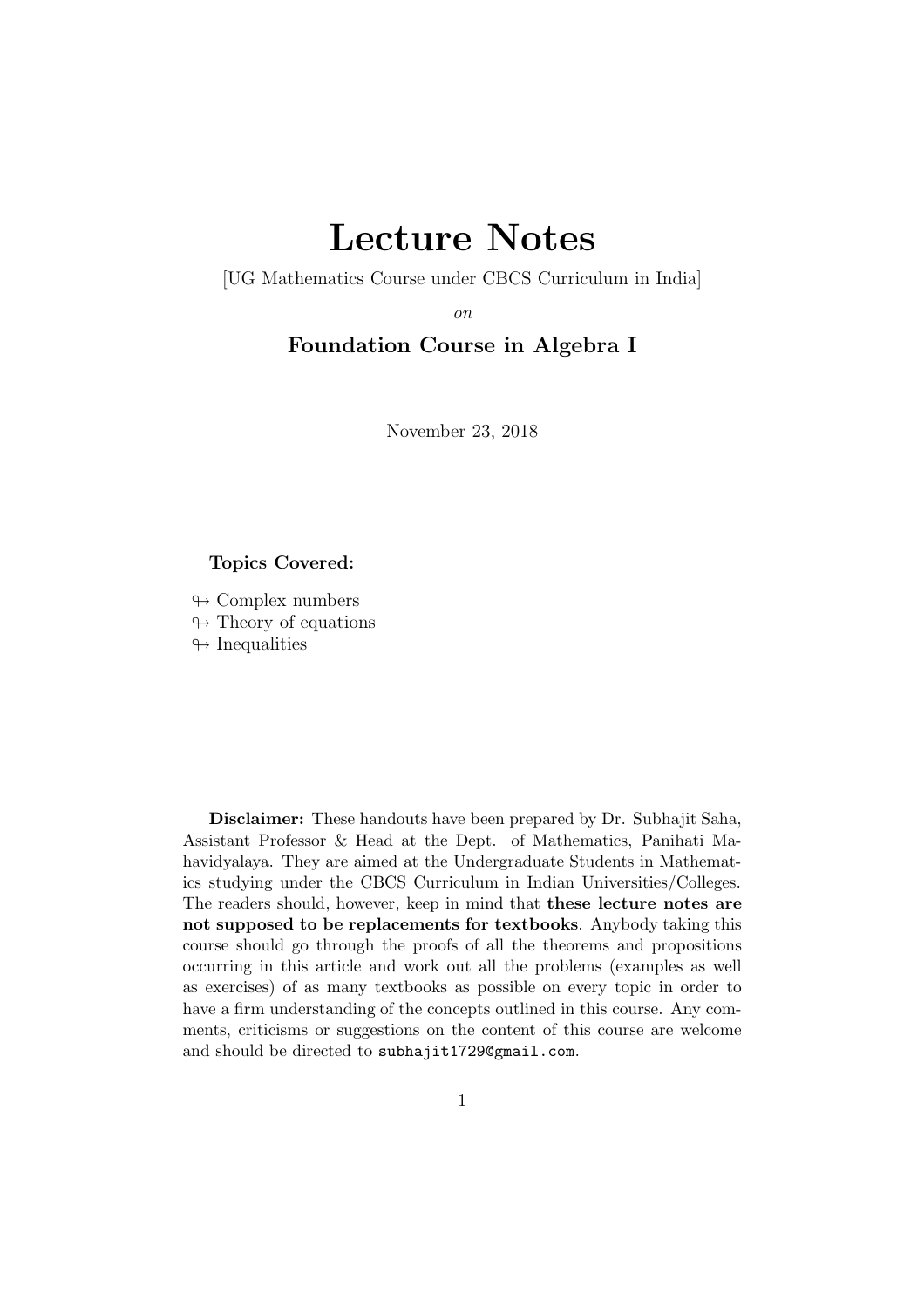## <span id="page-1-0"></span>Contents

|          |              | Course Outline, Recommended Books, References                                 | 3                       |
|----------|--------------|-------------------------------------------------------------------------------|-------------------------|
| 1        |              | <b>Complex Numbers</b>                                                        | $\overline{\mathbf{4}}$ |
|          | 1.1          | Motivation: The Need for Complex Numbers                                      | $\overline{4}$          |
|          | 1.2          | Cartesian Representation of Complex Numbers                                   | $\overline{4}$          |
|          |              | 1.2.1                                                                         | $\overline{5}$          |
|          |              | Algebraic Operations on Complex Numbers<br>1.2.2                              | $\boldsymbol{6}$        |
|          |              | Conjugate of a Complex Number<br>1.2.3                                        | 8                       |
|          |              | Modulus of a Complex Number<br>1.2.4                                          | 9                       |
|          | 1.3          | Polar Representation of Complex Numbers                                       | 10                      |
|          | 1.4          |                                                                               | 14                      |
|          | 1.5          | Complex Exponential, Logarithmic, and Trigonometric Func-                     |                         |
|          |              |                                                                               | 16                      |
|          |              | 1.5.1<br>Exponential Function                                                 | 16                      |
|          |              | 1.5.2<br>Logarithmic Function                                                 | 17                      |
|          |              | Trigonometric Function<br>1.5.3                                               | 18                      |
| $\bf{2}$ |              | Theory of Equations                                                           | 19                      |
|          | 2.1          |                                                                               | 19                      |
|          | 2.2          | Relation between Roots and Coefficients                                       | <b>20</b>               |
|          | 2.3          | Symmetric Functions of Roots                                                  | 21                      |
|          | 2.4          | Transformation of Equations                                                   | 22                      |
|          |              | To transform a polynomial equation whose roots are<br>2.4.1                   |                         |
|          |              | $\alpha_1, \alpha_2, \ldots, \alpha_n$ into another polynomial equation whose |                         |
|          |              | roots are $m\alpha_1, m\alpha_2, \ldots, m\alpha_n; m \in \mathbb{Z}$         | 23                      |
|          |              | To transform an a polynomial equation into one whose<br>2.4.2                 |                         |
|          |              | roots are reciprocal of the roots of the given equation                       | 23                      |
|          |              | To transform a polynomial equation whose roots are<br>2.4.3                   |                         |
|          |              | $\alpha_1, \alpha_2, \ldots, \alpha_n$ into another polynomial equation whose |                         |
|          |              | roots are $\alpha_1 - h, \alpha_2 - h, \ldots, \alpha_n - h$ ; h constant     | 24                      |
|          |              | Transformation in general<br>2.4.4                                            | 24                      |
|          | 2.5          |                                                                               | 24                      |
|          | 2.6          | The Cubic Equation $\ldots \ldots \ldots \ldots \ldots \ldots \ldots \ldots$  | 26                      |
|          | 2.7          | The Biquadratic Equation $\ldots \ldots \ldots \ldots \ldots \ldots \ldots$   | 26                      |
| 3        | Inequalities |                                                                               |                         |
|          | $3.1\,$      |                                                                               | $\bf 27$<br>27          |
|          | 3.2          | Basic Properties of Inequalities                                              | $27\,$                  |
|          | 3.3          | The Cauchy-Schwarz Inequality                                                 | 28                      |
|          | 3.4          | Arithmetic, Geometric, and Harmonic Means                                     | 29                      |
|          | 3.5          | Applications to Problems of Maxima and Minima                                 | 31                      |
|          |              |                                                                               |                         |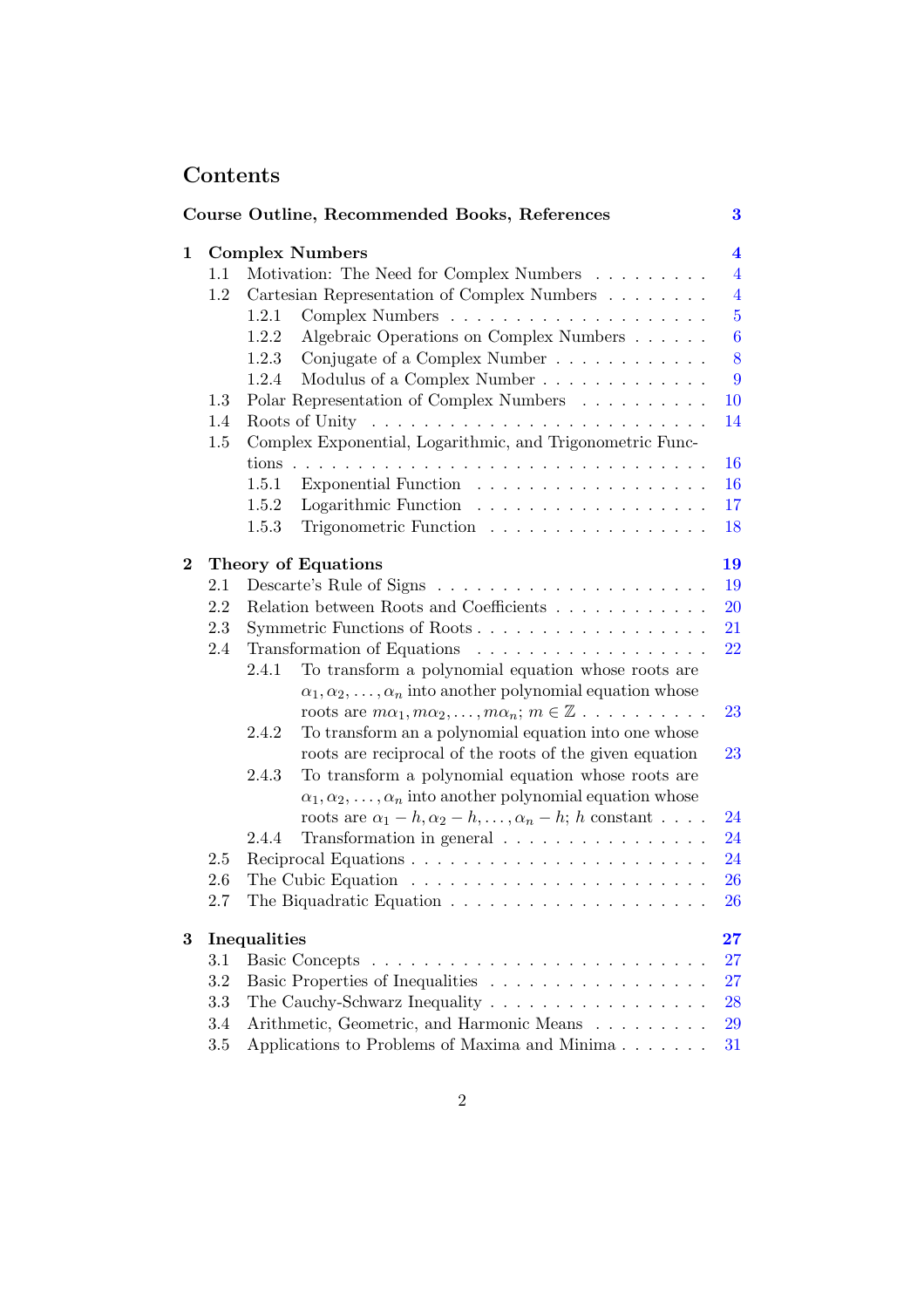#### Course Outline:

- 1. Complex numbers: Polar representation of complex numbers, nth roots of unity, De Moivre's theorem for rational indices and its applications.
- 2. Theory of equations: Relation between roots and coefficients, transformation of equation, Descartes rule of signs, cubic and biquadratic equation.
- 3. Inequalities: The inequality involving  $AM \ge GM \ge HM$ , Cauchy-Schwartz inequality.

#### Recommended Book(s):

- 1. S. K. Mapa, Higher Algebra (Classical), Sarat Book Distributors (2007).
- 2. M. Spiegel, J. Schiller, and S. Lipschutz, Schaum's Outline of Complex Variables (2nd Ed.), The McGraw Hill Companies (2009).

#### References:

- 1. T. Andreescu and D. Andrica, Complex Numbers from A to Z, Birkhauser (2006).
- 2. W. J. Gilbert and S. A. Vanstone, Higher Algebra, Waterloo Mathematics Foundation (1993).
- 3. R. Earl, "Week 4 Complex Numbers" (Lecture Notes), Oxford University (2003).
- 4. P. Neumann, "Complex Numbers" (Lecture Notes), Oxford University (2016).
- 5. P. Shunmugaraj, "Lecture 1 Complex Numbers and Complex Differentiation" (MTH102N Lecture Notes), IIT Kanpur (2011).
- 6. B. Poonen, "7. Complex Numbers" (18.03 Lecture Notes, Spring 2014), MIT (2014).
- 7. J. K. Langley, "G12CAN Complex Analysis" (Lecture Notes), University of Nottingham.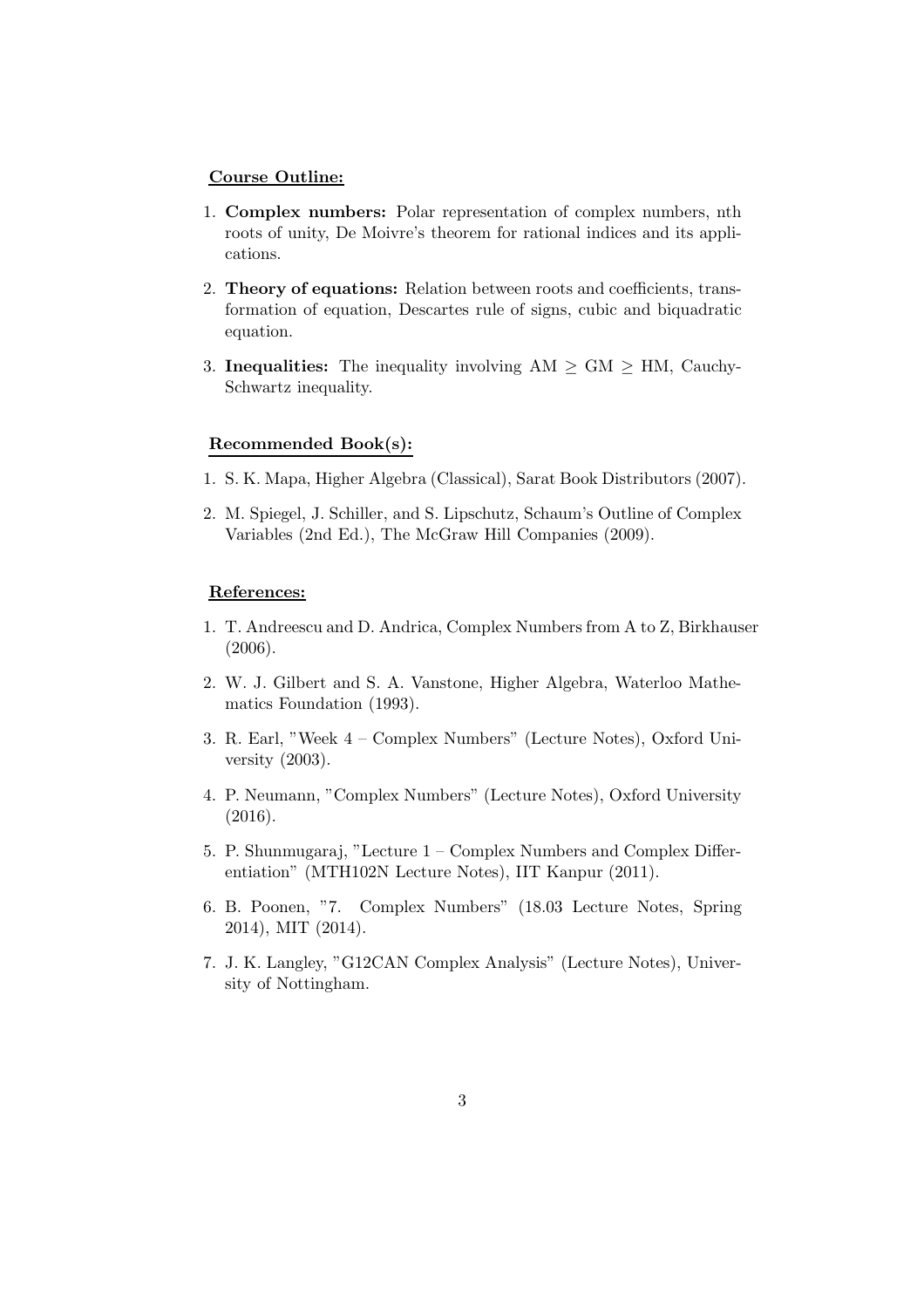## <span id="page-3-1"></span><span id="page-3-0"></span>1 Complex Numbers

## 1.1 Motivation: The Need for Complex Numbers

All of us know that the two roots of the quadratic equation  $ax^2 + bx + c = 0$ with real coefficients are given by

$$
x = \frac{-b \pm \sqrt{b^2 - 4ac}}{2a}
$$

which is known as the quadratic formula or the Sridharacharya formula for solving quadratic equations. Solving quadratic equations is something that mathematicians have been able to do since the time of the Babylonians. When  $b^2 - 4ac > 0$ , these two roots are real and distinct; graphically they are the points where the curve  $y = ax^2 + bx + c$  cuts the x-axis. When  $b^2 - 4ac = 0$ , we have only one real root and it is the point where the curve just touches the x-axis. But when  $b^2 - 4ac < 0$ , there are no real solutions to the equations. From the graphical point of view, the curve  $y =$  $ax^{2} + bx + c$  lies entirely above or below the x-axis. It is only comparatively recently that mathematicians have been comfortable with these roots when  $b^2 - 4ac < 0$ . During the Renaissance, quadratic equations would have been considered unsolvable or its roots would have been called imaginary. (The term imaginary was first used by the French Mathematician Ren´e Descartes (1596 – 1650). Whilst he is known more as a philosopher, Descartes made many important contributions to mathematics and helped found co-ordinate geometry — hence the naming of Cartesian co-ordinates.) If we imagine  $\sqrt{-1}$ to exist, and that it behaves (adds and multiplies) much the same as other numbers then the two roots of the quadratic can be written in the form

$$
x = A + B\sqrt{-1},
$$

where

$$
A = -\frac{b}{2a}
$$
 and  $B = \frac{\sqrt{4ac - b^2}}{2a}$  are real numbers.

But what meaning can such roots have? It was this philosophical point which pre-occupied mathematicians until the start of the 19th century when these imaginary numbers started proving so useful (especially in the work of Cauchy and Gauss) that essentially the philosophical concerns just got forgotten about.

#### <span id="page-3-2"></span>1.2 Cartesian Representation of Complex Numbers

This section underlines the preliminary concepts related to complex numbers in Cartesian coordinates  $(x, y)$ . It is assumed that the definition and basic properties of the set of real numbers  $\mathbb R$  are known.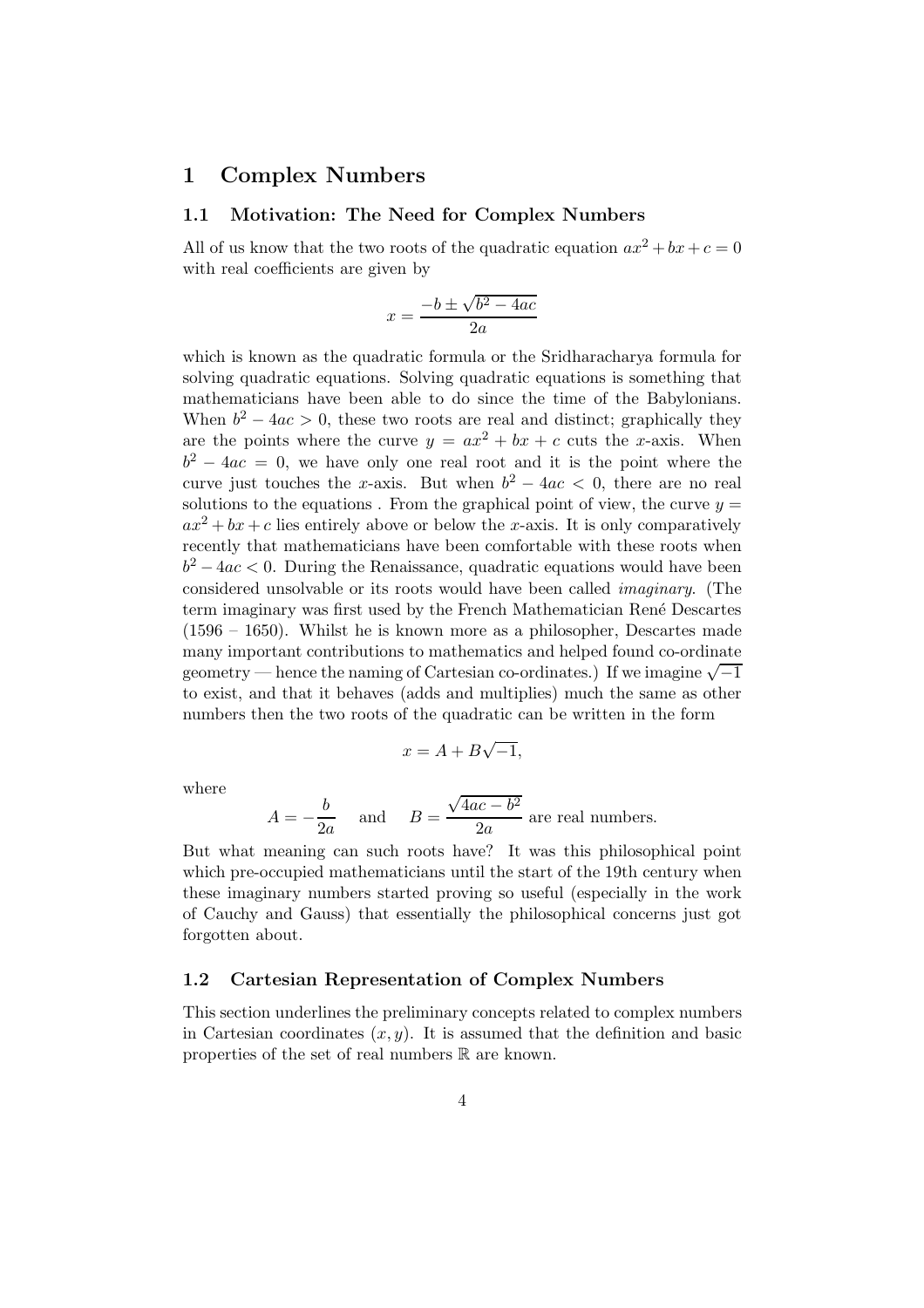#### <span id="page-4-0"></span>1.2.1 Complex Numbers

**Definition:** A *complex number* is a number of the form  $x + yi$ , where x and y are real numbers and i is the imaginary unit equal to  $\sqrt{-1}$ .

If  $z = x + yi$ , then x is known as the real part of z and y as the imaginary part. We write  $x = \text{Re } z$  and  $y = \text{Im } z$ . This is called the *cartesian repre*sentation of complex numbers. Note that all real numbers are complex  $-$  a real number is simply a complex number with no imaginary part. The term 'complex number' is due to the German mathematician Carl Friedrich Gauss (1777–1855). Gauss is considered by many as the greatest mathematician ever. He made major contributions to almost every area of mathematics from number theory, to non-Euclidean geometry, to astronomy and magnetism. His name precedes a wealth of theorems and definitions throughout mathematics.

In component notation,  $z = x + yi$  can be written as  $(x, y)$ . The set of complex numbers is denoted by  $\mathbb C$ . In set builder form,  $\mathbb C$  is expressed as

$$
\mathbb{C} = \{ z : z = x + yi, (x, y) \in \mathbb{R} \& i^2 = -1 \}.
$$

The set of all non-zero complex numbers  $\mathbb{C} \setminus \{(0,0)\}$  is denoted by  $\mathbb{C}^*$ . Note that sometimes we'll use the form  $x + yi$ , and sometimes  $x + iy$ . There is no mathematical difference. In some contexts, there is a mild psychological difference.

A note on i: This notation was first introduced by the Swiss mathematician Leonhard Euler (1707–1783). Much of our modern notation is due to him including e and  $\pi$ . Euler was a giant in 18th century mathematics and the most prolific mathematician ever. His most important contributions were in analysis (eg. on infinite series, calculus of variations). The study of topology arguably dates back to his solution of the Königsberg Bridge Problem. (Many books, particularly those written for engineers and physicists use  $j$ instead.)

**A** note on ordering in  $\mathbb{C}$ : One property of  $\mathbb{R}$  that does not carry over to  $\mathbb C$  is the order relation, which is the ability to say that one number is bigger than another. If we could compare the sizes of complex numbers, then either  $i > 0$  or  $i < 0$ . However, the properties of any ordering would imply that  $i^2 > 0$ , and so  $-1 > 0$ . This contradicts our order relation in  $\mathbb{R}$ , and shows that there is no order relation in C. It is therefore immaterial to talk about inequalities of complex numbers. However, we can talk about inequalities involving the real or imaginary parts of complex numbers and, as discussed in Sec. 2.4, the moduli (plural for 'modulus') of complex numbers. This is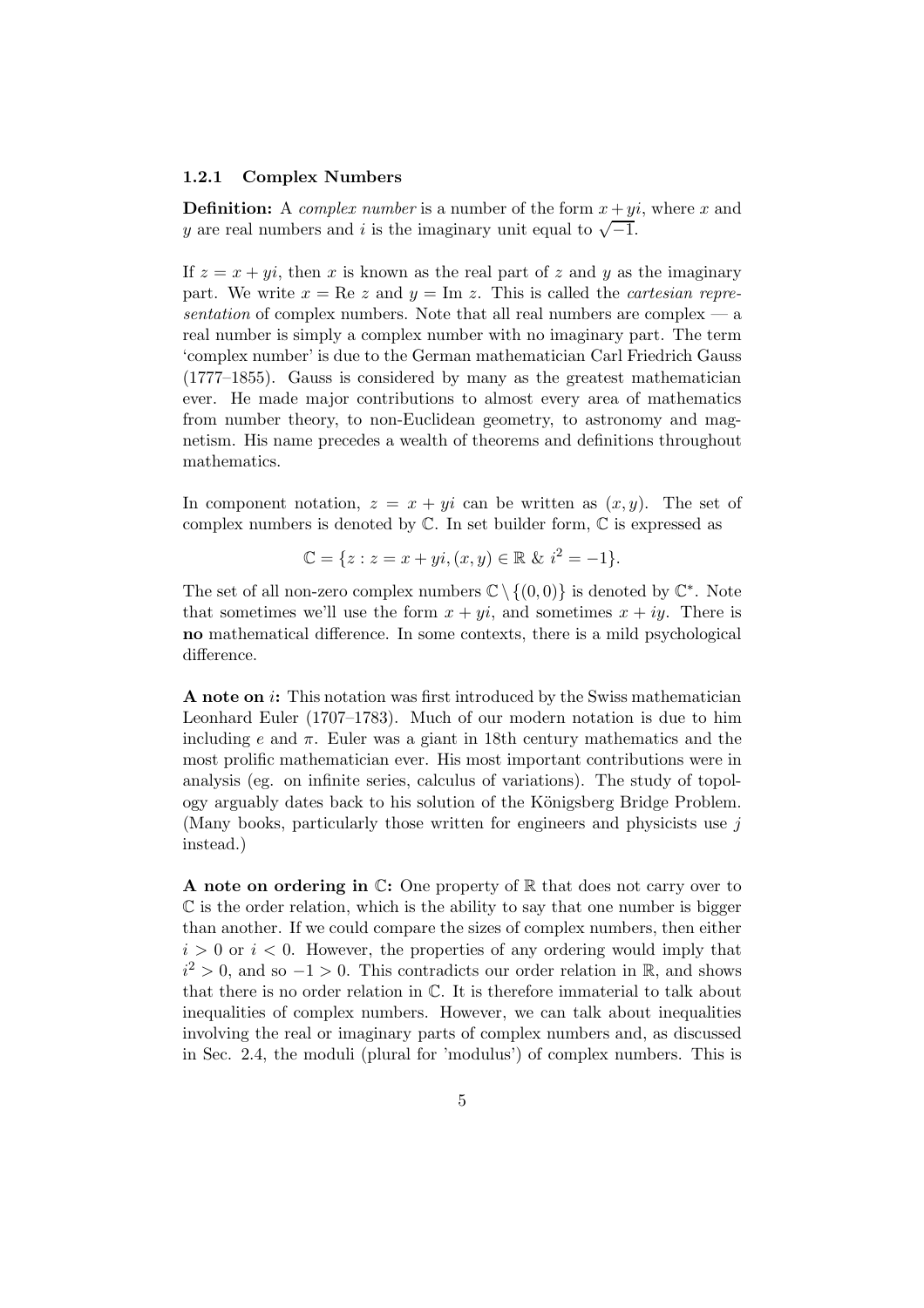because, for any complex number, its real part, its imaginary part, and its modulus are all real numbers.

One of the first major results concerning complex numbers and which conclusively demonstrated their usefulness was proved by Gauss in 1799. From the quadratic formula, we know that all quadratic equations can be solved using complex numbers. What Gauss was the first to prove was the much more general result:

Theorem A.1: (Fundamental Theorem of Algebra) The roots of any polynomial equation  $a_0 + a_1x + a_2x^2 + \cdots + a_nx^n = 0$  with real (or complex) coefficients  $a_i$  are complex. That is there are n (not necessarily distinct) complex numbers  $\gamma_1 \ldots \gamma_n$  such that

$$
a_0 + a_1x + a_2x^2 + \dots + a_nx^n = a_n(x - \gamma_1)(x - \gamma_2)\cdots(x - \gamma_n).
$$

In particular the theorem shows that an n degree polynomial has, counting multiplicities, n roots in C.

The theorem only guarantees the existence of the roots of a polynomial somewhere in  $\mathbb C$  unlike the quadratic formula which plainly gives us the roots. The theorem gives no hints as to where in  $\mathbb C$  these roots are to be found.

#### <span id="page-5-0"></span>1.2.2 Algebraic Operations on Complex Numbers

We add, subtract, multiply and divide complex numbers much as we would expect. We add and subtract complex numbers by adding their real and imaginary parts.

Consider two complex numbers  $z_1 = a + bi$  and  $z_2 = c + di$ . Then

$$
z_1 + z_2 = (a + bi) + (c + di) = (a + c) + (b + d)i,
$$
  

$$
z_1 - z_2 = (a + bi) - (c + di) = (a - c) + (b - d)i.
$$

We can multiply complex numbers by expanding the brackets in the usual fashion and using  $i^2 = -1$ ,

$$
z_1 \cdot z_2 = (a + bi)(c + di) = (ac - bd) + (ad + bc)i,
$$

and to divide complex numbers we note firstly that  $(c+di)(c-di) = c^2 + d^2$ is real. So

$$
\frac{z_1}{z_2} = \frac{a+bi}{c+di} = \frac{a+bi}{c+di} \times \frac{c-di}{c-di} = \frac{ac+bd}{c^2+d^2} + \frac{bc-ad}{c^2+d^2}i.
$$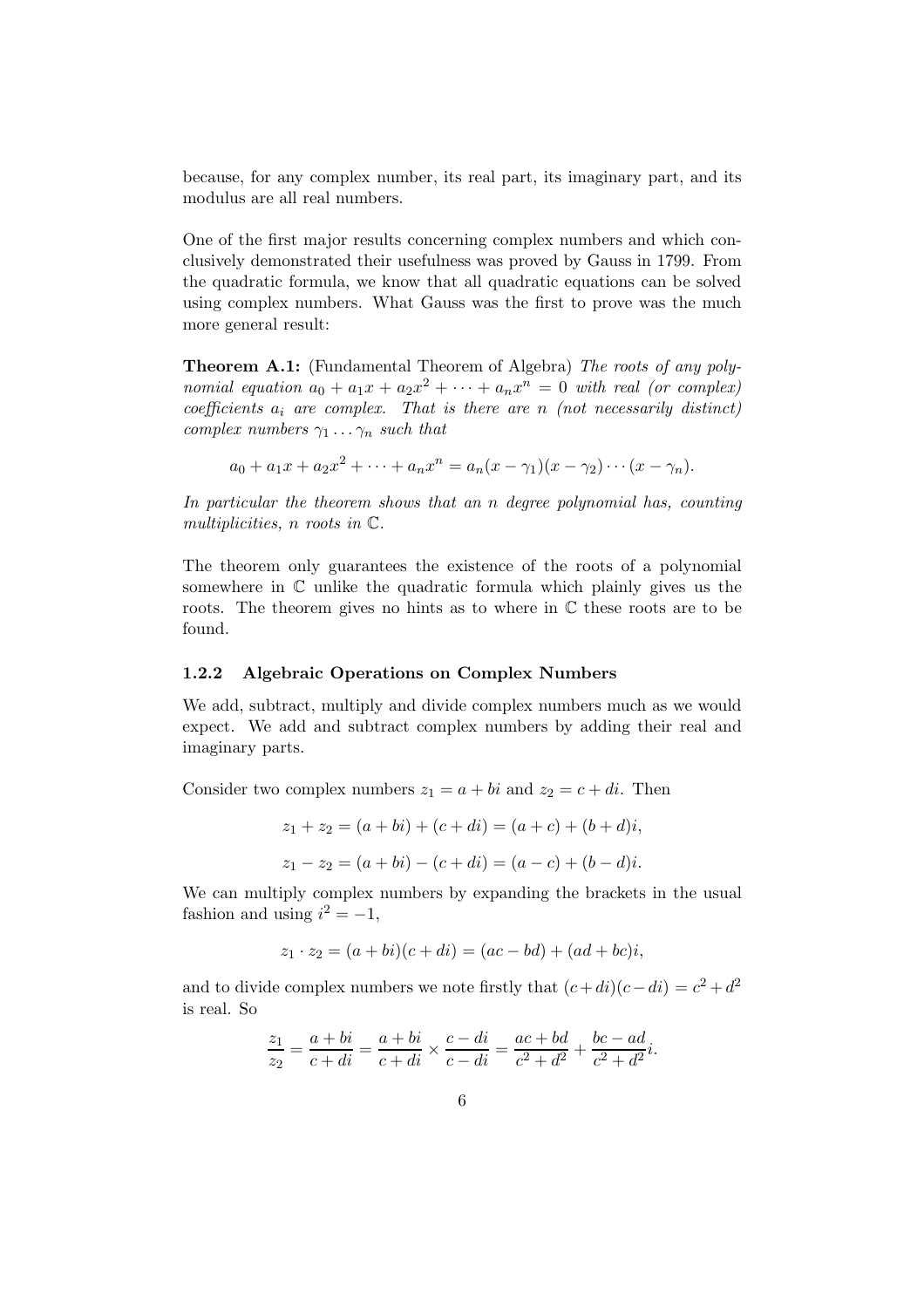Proposition A.1: The addition of complex numbers satisfies the following properties:

1. Commutative law:

$$
z_1 + z_2 = z_2 + z_1
$$
 for all  $z_1, z_2 \in \mathbb{C}$ .

2. Associative law:

$$
(z_1 + z_2) + z_3 = z_1 + (z_2 + z_3)
$$
 for all  $z_1, z_2, z_3 \in \mathbb{C}$ .

3. Existence of additive identity: There exists a unique complex number  $0 = 0 + 0i$  such that

$$
z + 0 = 0 + z = z
$$
 for all  $z \in \mathbb{C}$ .

4. Existence of additive inverse: For any complex number  $z$ , there exists a unique complex number  $(-z)$  such that

$$
z + (-z) = (-z) + z = 0.
$$

Proposition A.2: The multiplication of complex numbers satisfies the following properties:

1. Commutative law:

$$
z_1 \cdot z_2 = z_2 \cdot z_1 \text{ for all } z_1, z_2 \in \mathbb{C}.
$$

2. Associative law:

$$
(z_1 \cdot z_2) \cdot z_3 = z_1 \cdot (z_2 \cdot z_3)
$$
 for all  $z_1, z_2, z_3 \in \mathbb{C}$ .

3. Existence of multiplicative identity: There exists a unique complex number  $1 = 1 + 0i$  such that

$$
z \cdot 1 = 1 \cdot z = z \text{ for all } z \in \mathbb{C}.
$$

4. Existence of multiplicative inverse: For any non-zero complex number z, there exists a unique *non-zero* complex number  $\vartheta$  such that

$$
z\cdot\vartheta=\vartheta\cdot z=1.
$$

In this case,  $\vartheta$  is called the inverse of z and is written  $\vartheta = z^{-1} = \frac{1}{z}$ . It is easy to verify that the inverse of  $z = a + bi$ , a and b not both zero simultaneously, is given by  $\vartheta = \frac{1}{a+bi} = \frac{a}{a^2+b^2} - \frac{b}{a^2+b^2}i$ .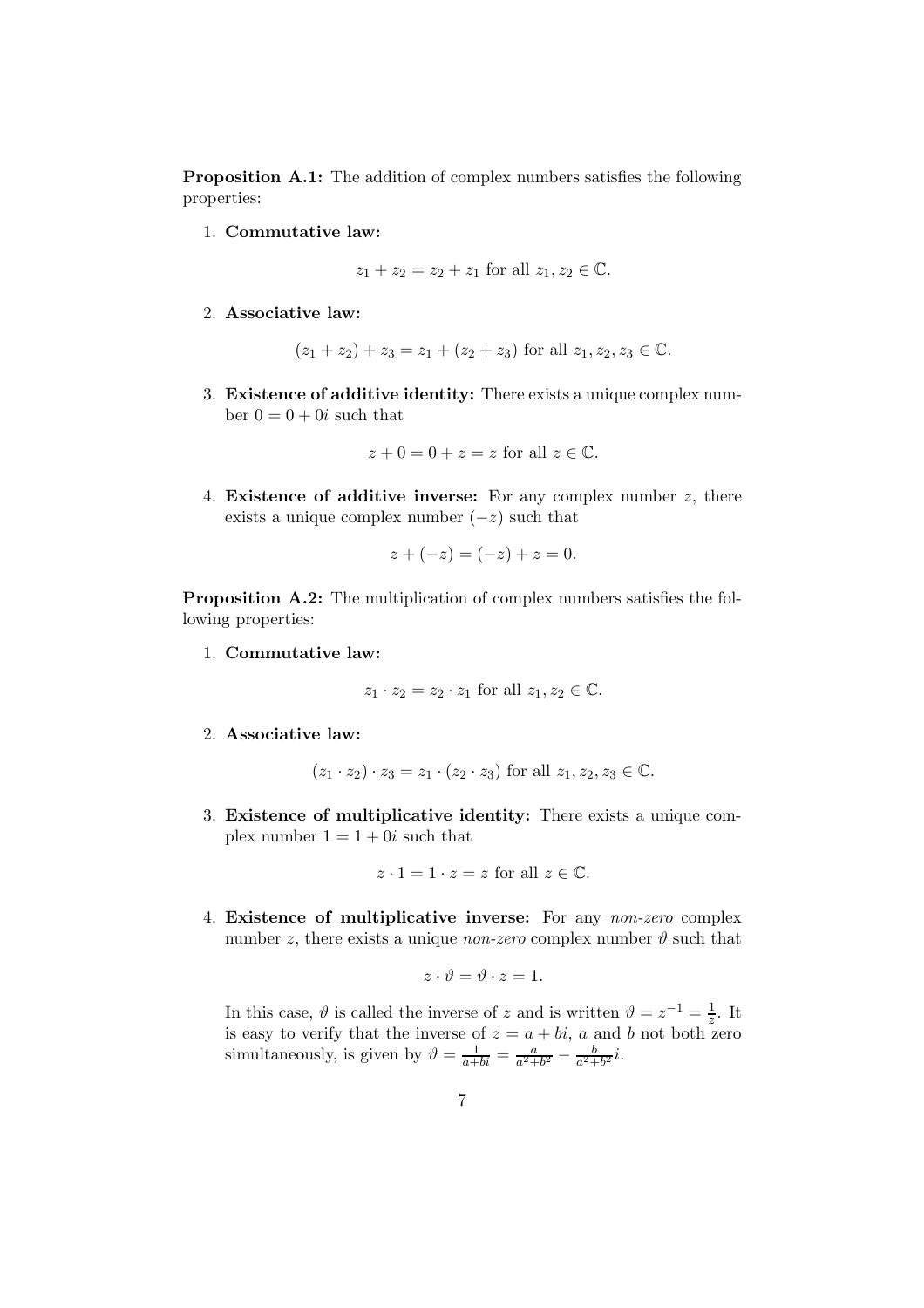#### 5. Distributive law of multiplication over addition:

$$
z_1 \cdot (z_2 + z_3) = z_1 \cdot z_2 + z_1 \cdot z_3
$$
 for all  $z_1, z_2, z_3 \in \mathbb{C}$ .

An integer power of a complex number  $z\in\mathbb{C}^*$  is defined by

$$
z^{0} = 1, \quad z^{1} = z, \quad z^{2} = z \cdot z;
$$
  

$$
z^{n} = \underbrace{z \cdot z \cdots z}_{n \text{ times}} \text{ for all integers } n > 0.
$$

and  $z^n = (z^{-1})^{-n}$  for all integers  $n < 0$ .

Proposition A.3: The following properties hold for all complex numbers  $z, w, \in \mathbb{C}^*$  and for all integers  $m, n$ :

1.  $z^m \cdot z^n = z^{m+n}$ 2.  $\frac{z^m}{z^n} = z^{m-n}$ 3.  $(z^m)^n = z^{mn}$ 4.  $(z \cdot w)^n = z^n \cdot w^n$ 

5. 
$$
\left(\frac{z}{w}\right)^n = \frac{z^n}{w^n}.
$$

When  $z = 0$ , we have  $0^n = 0$  for all integers  $n > 0$ . Also, note that  $i^n \in \{1, -1, i, -i\}$  for any integer *n*.

#### <span id="page-7-0"></span>1.2.3 Conjugate of a Complex Number

**Definition:** Let  $z = a + bi$ . Then the number  $a - bi$  is called the *complex conjugate* or simply *conjugate* of z and is denoted by  $\bar{z}$  (or in some books by  $z^*$ ).

It is well known from our high school textbooks that when the quadratic equation  $Ax^2 + Bx + C = 0$  with real coefficients have complex roots, then these roots are conjugates of each other. Generally, if  $z_0$  is a root of the polynomial  $a_n z^n + a_{n-1} z^{n-1} + \cdots + a_o = 0$ , where the  $a_i$ 's are real, then so is its conjugate  $\bar{z_0}$ .

Proposition A.4: The conjugate operation satisfies the following properties. Let  $z, w \in \mathbb{C}$ . Then

1.  $z = \overline{z}$  if and only if  $z \in \mathbb{R}$ .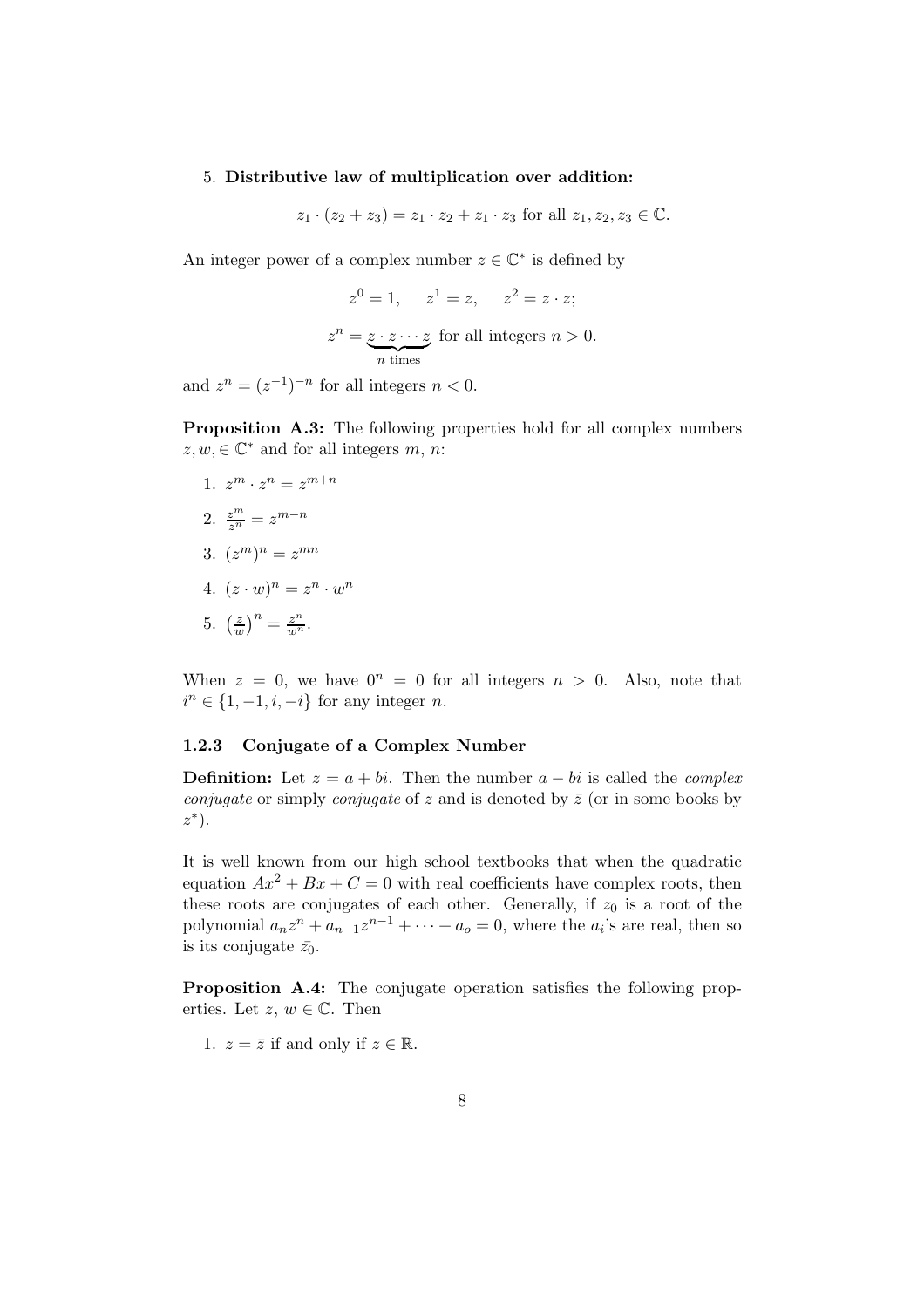- 2.  $z = \overline{\overline{z}}$ .
- 3. The number  $z \cdot \bar{z}$  is a non-negative real number, i.e.,  $z \cdot \bar{z} \in \mathbb{R}^+$ .
- 4.  $\overline{z \pm w} = \overline{z} \pm \overline{w}$ .
- 5.  $\overline{z \cdot w} = \overline{z} \cdot \overline{w}$ .
- 6.  $\left(\frac{z}{u}\right)$  $\frac{z}{w}$  $\big) = \frac{\overline{z}}{\overline{w}}, w \neq 0$
- 7.  $\overline{z^{-1}} = (\overline{z})^{-1}$ .
- 8. For any complex number z,

$$
\operatorname{Re}(z) = \frac{z + \overline{z}}{2} \quad \text{and} \quad \operatorname{Im}(z) = \frac{z - \overline{z}}{2i}.
$$

Note that Properties (4) and (5) above can be generalized as

$$
4'.\overline{\left(\sum_{k=1}^{n} z_k\right)} = \sum_{k=1}^{n} \overline{z}_k \quad \text{and} \quad 5'.\overline{\left(\prod_{k=1}^{n} z_k\right)} = \prod_{k=1}^{n} \overline{z}_k
$$

respectively, for all  $z_k \in \mathbb{C}$ ,  $k = 1, 2, \ldots, n$ . Moreover, as a consequence of (5′ .) and (6), we have

 $\overline{z^n} = (\overline{z})^n$  for any integer *n* and for any  $z \in \mathbb{C}$ .

## <span id="page-8-0"></span>1.2.4 Modulus of a Complex Number

**Definition:** Let  $z = a + bi$ . Then the number  $\sqrt{a^2 + b^2}$  is called the *modulus* or the *absolute value* of z and is denoted by  $|z|$ .

Proposition A.5: The modulus operation satisfies the following properties. Let  $z, w \in \mathbb{C}$ . Then

- 1.  $-|z| \leq \text{Re}(z) \leq |z|$  and  $-|z| \leq \text{Im}(z) \leq |z|$ .
- 2.  $|z| \leq 0$  for all  $z \in \mathbb{C}$  and  $|z| = 0$  if and only if  $z = 0$ .
- 3.  $|z| = |-z| = |\overline{z}|.$
- 4.  $z \cdot \overline{z} = |z|^2$ .
- 5.  $|z \cdot w| = |z| \cdot |w|$ .
- 6.  $|z| |w| \leq |z + w| \leq |z| + |w|$ . The last inequality, known as the *triangle inequality*, becomes an equality if and only if  $Re(z\overline{w}) = |z||w|$ . The latter is equivalent to  $z = \lambda w$ , where  $\lambda \in \mathbb{R}^+$ .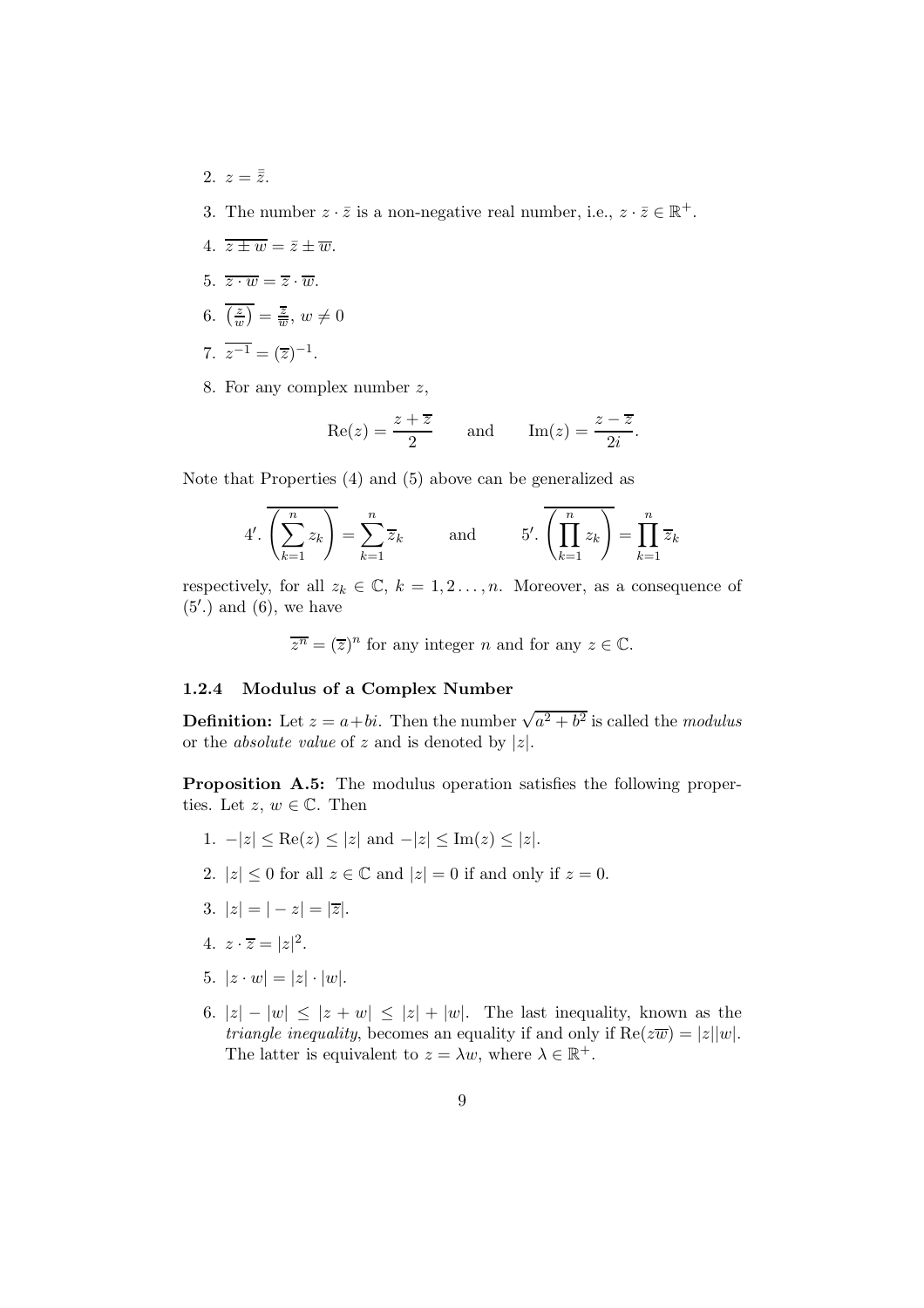7.  $||z| - |w|| \leq |z - w|$ . 8.  $|z^{-1}| = |z|^{-1}$ . 9.  $\frac{z}{u}$  $\frac{z}{w}|=\frac{|z|}{|w|}$  $\frac{|z|}{|w|}$ .

Again, note that Property (5) and the last inequality in Property (6) above can be generalized as

$$
5'.\left|\prod_{k=1}^{n} z_k\right| = \prod_{k=1}^{n} |z_k| \quad \text{and} \quad 6'.\left|\sum_{k=1}^{n} z_k\right| \le \sum_{k=1}^{n} |z_k|
$$

respectively, for all  $z_k \in \mathbb{C}$ ,  $k = 1, 2, \ldots, n$ . Moreover, as a consequence of  $(5'.),$  we have

$$
|z^n|=|z|^n \text{ for any integer } n \text{ and for any } z\in \mathbb{C}.
$$

## <span id="page-9-0"></span>1.3 Polar Representation of Complex Numbers

The real numbers are often represented on the real line which increase as we move from left to right (Fig. 1).

 $\ldots$   $-27 \ldots -10\sqrt{2} \ldots -1.0 \ldots 1 \ldots 7\sqrt{3} \ldots 27 \ldots \ldots 65537 \ldots$ 

#### Figure 1: The real number line

The complex numbers, having two components, their real and imaginary parts, can be represented as a plane; indeed  $\mathbb C$  is sometimes referred to as the complex plane, but more commonly when we represent  $\mathbb C$  in this manner we call it an Argand diagram (Fig. 2), named after the Swiss mathematician Jean-Robert Argand (1768–1822). The point  $(a, b)$  represents the complex number  $a + bi$  so that the x-axis contains all the real numbers, and so is termed the real axis, and the y-axis contains all those complex numbers which are purely imaginary (i.e. have no real part) and so is referred to as the imaginary axis. Note that the set of real numbers can also be represented as

$$
\mathbb{R} = \{ z \in \mathbb{C} : \text{Im } z = 0 \}.
$$

Note that the conjugate  $\overline{z}$  of a point z is its mirror image in the real axis. So,  $z \mapsto \overline{z}$  represents reflection in the real axis.

A complex number z in the complex plane can be represented by Cartesian co-ordinates  $(x, y)$ , its real and imaginary parts respectively, but it is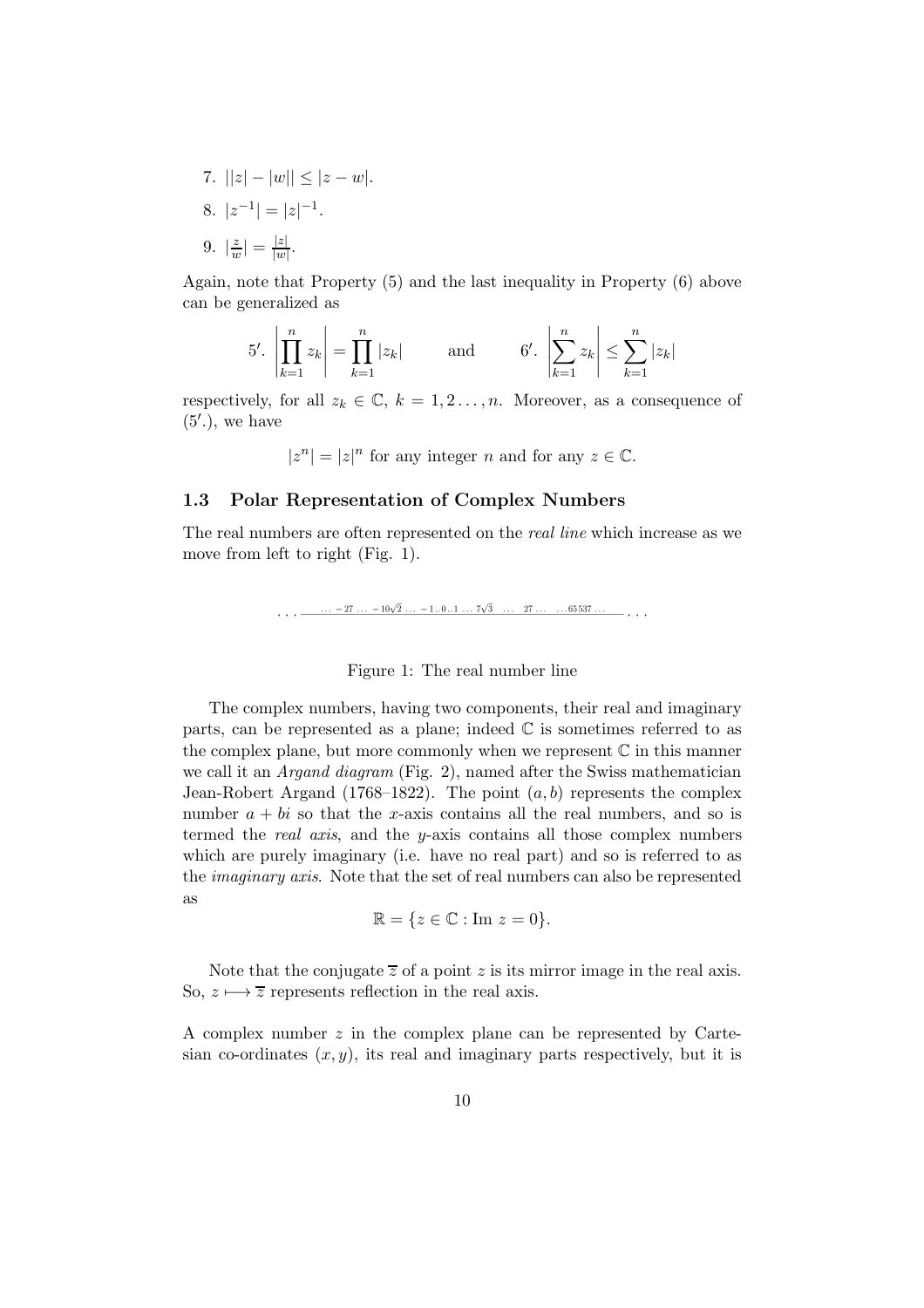

Figure 2: An Argand diagram

often useful to switch to its representation by polar co-ordinates  $(r, \theta)$ . If we let r be the distance of z from the origin and, if  $z \neq 0$ , we let  $\theta$  be the angle that the line joining  $z$  to the origin makes with the positive real axis (Fig. 3), then using the triangle law of vector addition, we can write

$$
z = x + iy = r \cos \theta + ir \sin \theta.
$$



Figure 3: Polar representation of  $z = x + iy$ 

By Euler's identity, we have  $z = re^{i\theta}$ . This is called the *polar represen*tation of complex numbers. The relations between  $z'$ s Cartesian and polar co-ordinates are simple:

$$
x = r \cos \theta \text{ and } y = r \sin \theta,
$$
  

$$
r = \sqrt{x^2 + y^2} \text{ and } \tan \theta = \frac{y}{x}.
$$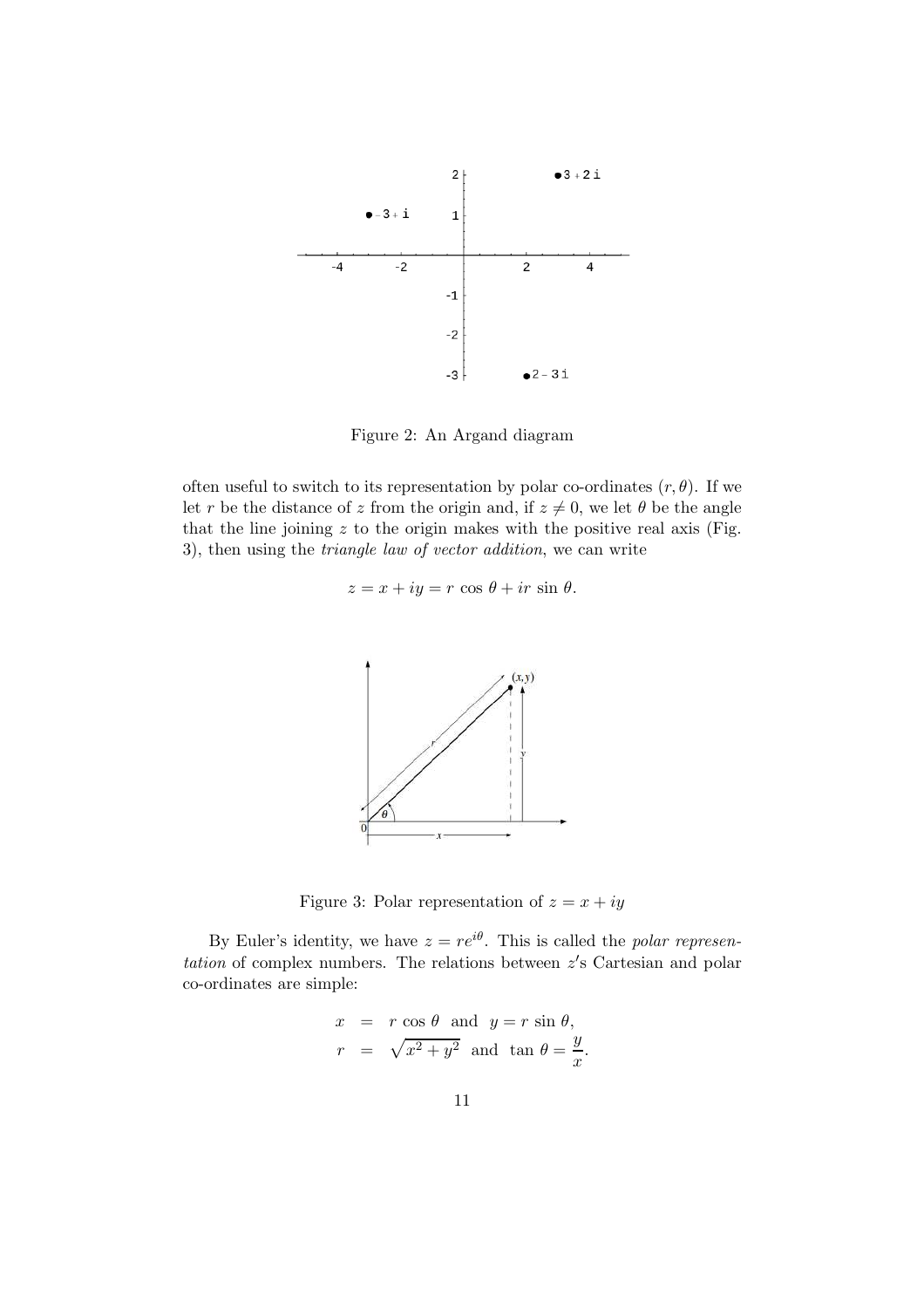Note that r is simply the modulus of z, i.e.,  $|z| = r$ , while the number  $\theta$  is called the *argument* of z and is written arg z. It is easy to see that (1) arg 0 is undefined and (2) arg  $z \pm \pi$  is an argument of  $-z$ .

A note on the geometric interpretation of the product of two complex numbers —  $zw$ : As a transformation of the Argand diagram, the operation 'multiply by  $w$ ' leaves the point 0 unmoved, scales distances from 0 by a factor  $|w|$ , and rotates the plane anticlockwise about 0 through an angle arg w. To clarify, let  $z = re^{i\theta}$  and  $w = Re^{i\phi}$ , then

$$
zw = rRe^{i(\theta + \phi)} = |z||w| [\cos(\theta + \phi) + i \sin(\theta + \phi)].
$$

It is worth remembering that this anticlockwise convention for rotations is standard not just in the context of the complex plane, but also in geometry, in mechanics — in most of mathematics. There is more to the convention, though: if  $\alpha > 0$  then an anticlockwise rotation through angle  $-\alpha$  is a clockwise rotation through angle  $\alpha$ .

The cautious reader may have already noticed that the notation  $\theta$  for arg z is ambiguous since there are many values of  $\theta$  for the same z which means that arg  $z$  is not a function as such. Let us demonstrate this by an example. Suppose that  $z = 3i$ . So z corresponds to the point  $(0, -3)$ . Then  $r = |z| = 3$ , but there are infinitely many possibilities for the angle  $\theta$ . One possibility is  $-\frac{\pi}{2}$ ; all the others are obtained by adding integer multiples of  $2\pi$ :

$$
\arg z = \dots, -\frac{5\pi}{2}, -\frac{\pi}{2}, \frac{3\pi}{2}, \frac{7\pi}{2}, \dots
$$

So z has many polar forms:

$$
z = \dots = 3e^{i(-5\pi/2)} = 3e^{i(-\pi/2)} = 3e^{i(3\pi/2)} = 3e^{i(7\pi/2)} = \dots
$$

Thus, two polar forms  $r_1e^{i\theta_1}$  and  $r_2e^{i\theta_2}$  are equal if and only if  $r_1 = r_2$  and  $\theta_2 = \theta_1 + 2k\pi$  for some  $k \in \mathbb{Z}$ . Now, in order to specify a unique polar form, we have to restrict the range for  $\theta$  to some interval of width  $2\pi$ . The most common choice is to require  $-\pi < \theta \leq \pi$  because it makes 'arg' singlevalued. This special  $\theta$  is called the *principal value of the argument*, and is denoted as  $\theta = \text{Arg } z$ .

Thus, depending on the position of z on the Argand diagram, the value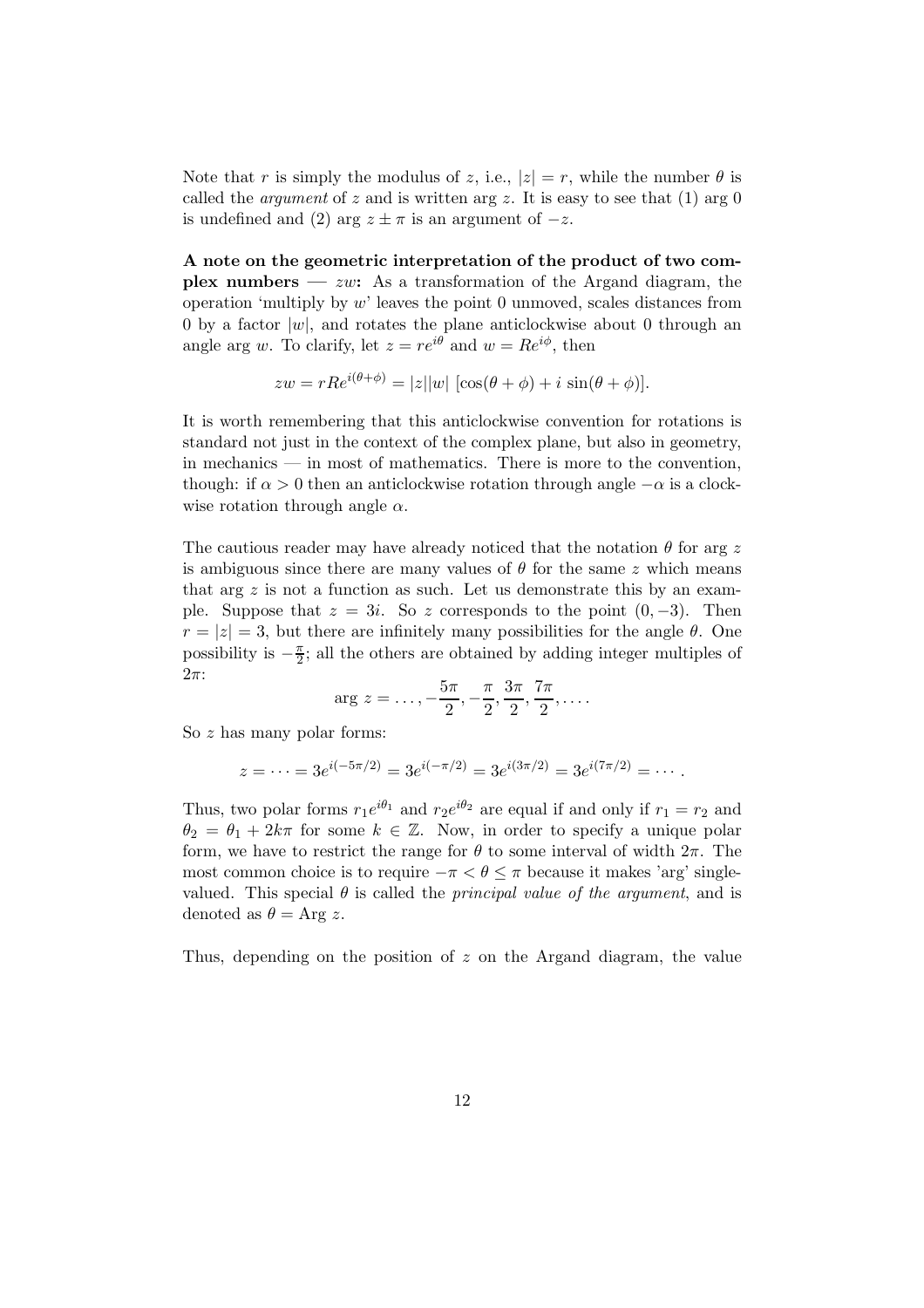of Arg z can be evaluated on the basis of the following rule:

 $\lambda$ 

$$
\text{Arg } z = \begin{cases}\n0 & \text{for } z \text{ lying on the positive real axis} \\
\text{arg } z & \text{for } z \text{ lying in the first quadrant} \\
\frac{\pi}{2} & \text{for } z \text{ lying on the positive imaginary axis} \\
\pi - \text{arg } z & \text{for } z \text{ lying in the second quadrant} \\
\pi & \text{for } z \text{ lying on the negative real axis} \\
\text{arg } z - \pi & \text{for } z \text{ lying in the third quadrant} \\
-\frac{\pi}{2} & \text{for } z \text{ lying on the negative imaginary axis} \\
-\text{arg } z & \text{for } z \text{ lying in the fourth quadrant.}\n\end{cases}
$$

Proposition A.6: The argument operation satisfies the following properties. Let  $z, w \in \mathbb{C}^*$ . Then

- 1. arg  $(zw) = \arg z + \arg w + 2k\pi$  for all  $k \in \mathbb{Z}$ .
- 2.  $\arg(\frac{z}{w}) = \arg z \arg w + 2k\pi$  for all  $k \in \mathbb{Z}$ .
- 3. arg  $\overline{z} = \arg z + 2k\pi$  for all  $k \in \mathbb{Z}$ .

**Warning:** It is not always true that Arg  $z + \text{Arg } w = \text{Arg}(zw)$ . For instance, if  $z = w = -1 + i$ , then Arg  $z = \text{Arg } w = \frac{\pi}{4}$  which implies Arg  $z + \text{Arg } w = \frac{\pi}{2}$ 2 but Arg  $(zw) = -\frac{\pi}{2}$  $\frac{\pi}{2}$ .

Note that Property (1) above can be generalized as

$$
\arg\left(\prod_{k=1}^n z_k\right) = \sum_{k=1}^n \arg z_k
$$

for all  $z_k \in \mathbb{C}^*, k = 1, 2, \ldots, n$ . This leads us to

$$
arg(z^n) = n arg z
$$

for any non-negative integer  $n$ . This relation forms the basis of a famous theorem due to de Moivre:

**Theorem A.2:** (De Moivre's Theorem) For a real number  $\theta$  and integer n, we have

$$
(\cos \theta \pm i \sin \theta)^n = \cos n\theta \pm i \sin n\theta.
$$

When n is a fraction, positive or negative, and  $\theta$  is a real number,

$$
(\cos \theta \pm i \sin \theta)^n = \cos n\theta \pm i \sin n\theta.
$$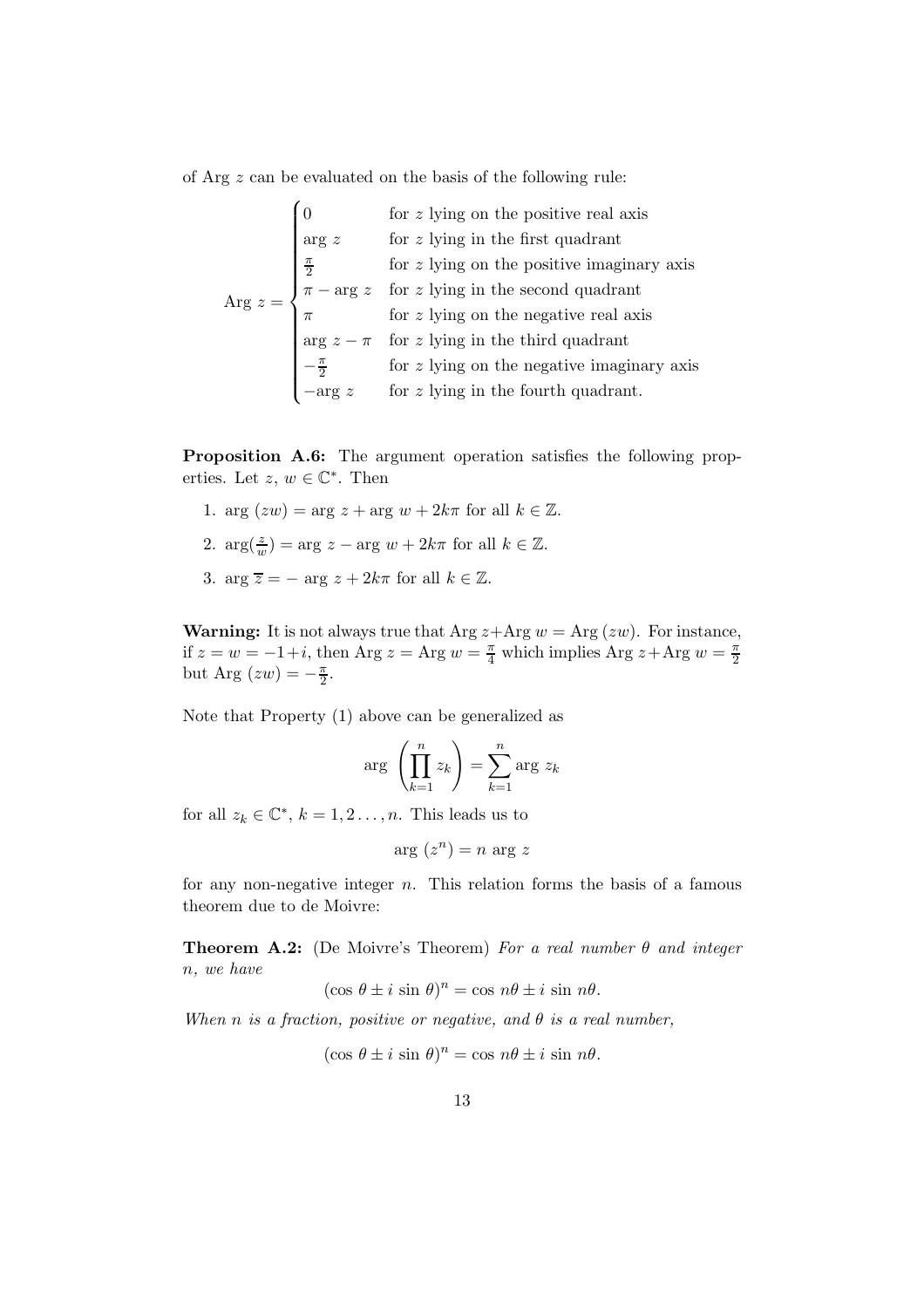is one of the values of  $(\cos \theta \pm i \sin \theta)^n$ .

Abraham de Moivre (1667–1754), a French protestant who moved to England, is best remembered for this formula but his major contributions were in probability and appeared in his The Doctrine of Chances (1718). de Moivre's Theorem has many uses. One of them is to express the cosines and sines of multiples of an angle  $\theta$  as polynomials in cos  $\theta$  and sin  $\theta$ .

#### <span id="page-13-0"></span>1.4 Roots of Unity

If  $z \in \mathbb{C}$ ,  $n \in \mathbb{N}$  and  $z^n = 1$ , then z is known as a root of unity — an  $n^{\text{th}}$  root of unity, to be precise. For such numbers, since  $|z|^n = |z^n| = 1$  and  $|z| > 0$ , we have  $|z|=1$ .

We now define a special set:

 $S^1 = \{z \in \mathbb{C} : |z| = 1\}$  (standard notation)

which can be identified as the unit circle in the complex plane (Argand diagram). The reader will learn in a future course that this set is an example of a group and is known as the circle group.

We now apply these ideas to determine the  $n<sup>th</sup>$  roots of unity. In other words, we determine all those complex numbers z which satisfy  $z^n = 1$ ,  $n \in \mathbb{N}$ . Well, it is already known from the Fundamental Theorem of Algebra that there are (counting multiplicities)  $n$  solutions to the equation  $z^n = 1$ . Before going into the general case, let us first solve the equation for  $n = 2, 3, 4.$ 

• When  $n = 2$ , we have

$$
0 = z^2 - 1 = (z - 1)(z + 1)
$$

and so  $z = \pm 1$ .

• When  $n = 3$ , we have

$$
0 = z3 - 1 = (z - 1)(z2 + z + 1).
$$

So 1 is a root and completing the square, we see

$$
0 = z2 + z + 1 = \left(z + \frac{1}{2}\right)^{2} + \frac{3}{4}
$$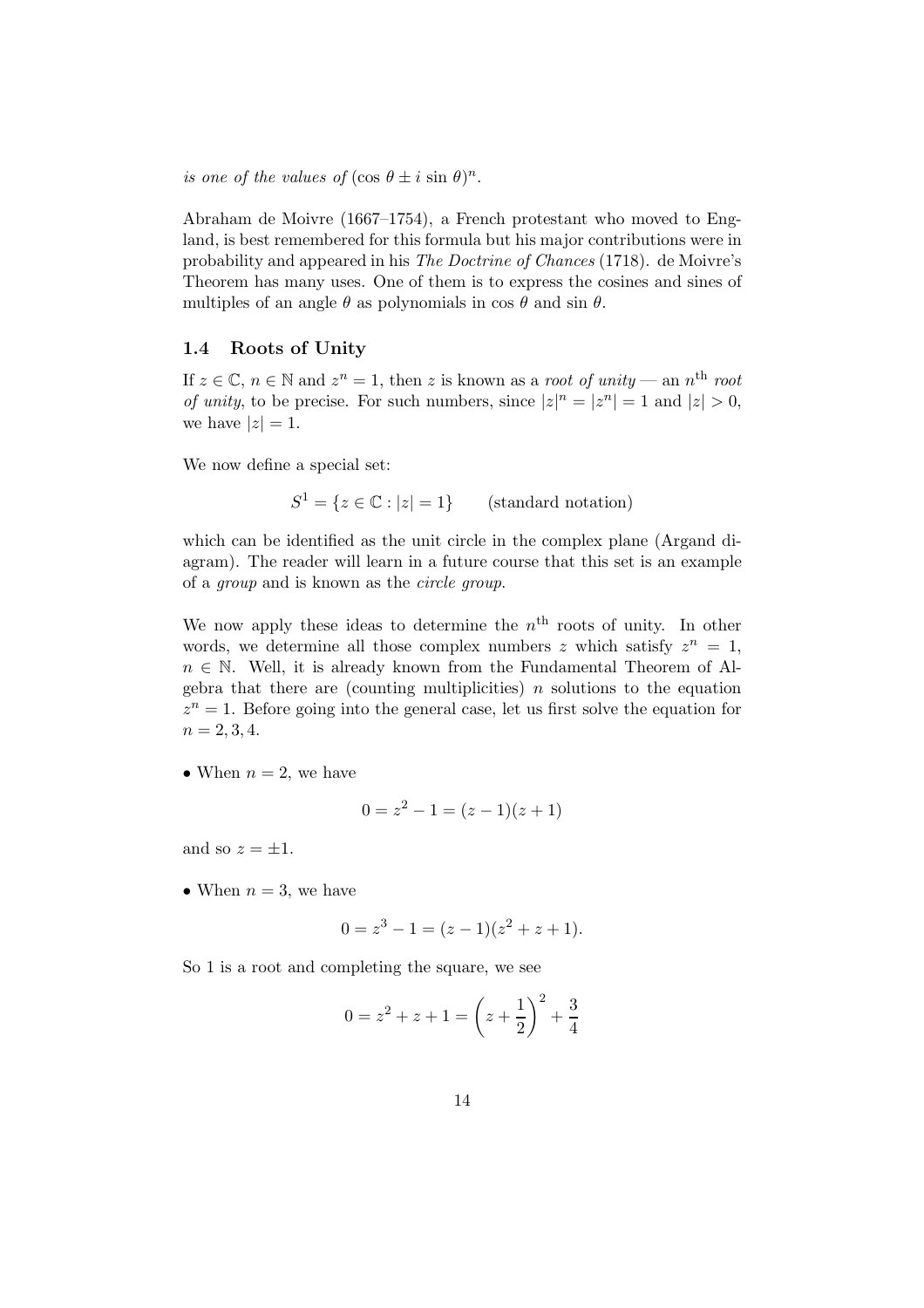which has roots  $-\frac{1}{2}$  ±  $\sqrt{3}i$  $\frac{3i}{2}$ . So the cube roots of 1 are

$$
1, -\frac{1}{2} + \frac{\sqrt{3}i}{2}, -\frac{1}{2} - \frac{\sqrt{3}i}{2}.
$$

• When  $n = 4$ , we can factorise as

$$
0 = z4 - 1 = (z2 - 1)(z2 + 1) = (z - 1)(z + 1)(z - i)(z + i),
$$

so the fourth roots of 1 are  $1, -1, i, -i$ .

Plotting these roots on Argand diagrams, we see a pattern developing:



Figure 4: Representation of square, cube, and fourth roots of unity on Argand diagrams

Returning to the general case, suppose that

 $z = r(\cos \theta + i \sin \theta)$  and satisfies  $z^n = 1$ .

Then,  $z^n$  has modulus  $r^n$  and argument  $n\theta$  whilst 1 has modulus 1 and argument 0. Comparing their moduli, we have

$$
r^n = 1 \Longrightarrow r = 1.
$$

Comparing arguments, we see  $n\theta = 0 + 2k\pi$ ,  $k \in \mathbb{Z}$  giving  $\theta = \frac{2k\pi}{n}$ . Therefore

$$
z = \cos\left(\frac{2k\pi}{n}\right) + i\sin\left(\frac{2k\pi}{n}\right), \ k \in \mathbb{Z}.
$$

At first glance, there seem to be an infinite number of roots but, as cos and sin have period  $2\pi$ , these z repeat with period n. Hence we have shown that

**Theorem A.3:** The  $n^{th}$  roots of unity, that is the solutions of the equa- $$ 

$$
z = \cos\left(\frac{2k\pi}{n}\right) + i\,\sin\left(\frac{2k\pi}{n}\right), \ k = 0, 1, 2, \dots, n - 1.
$$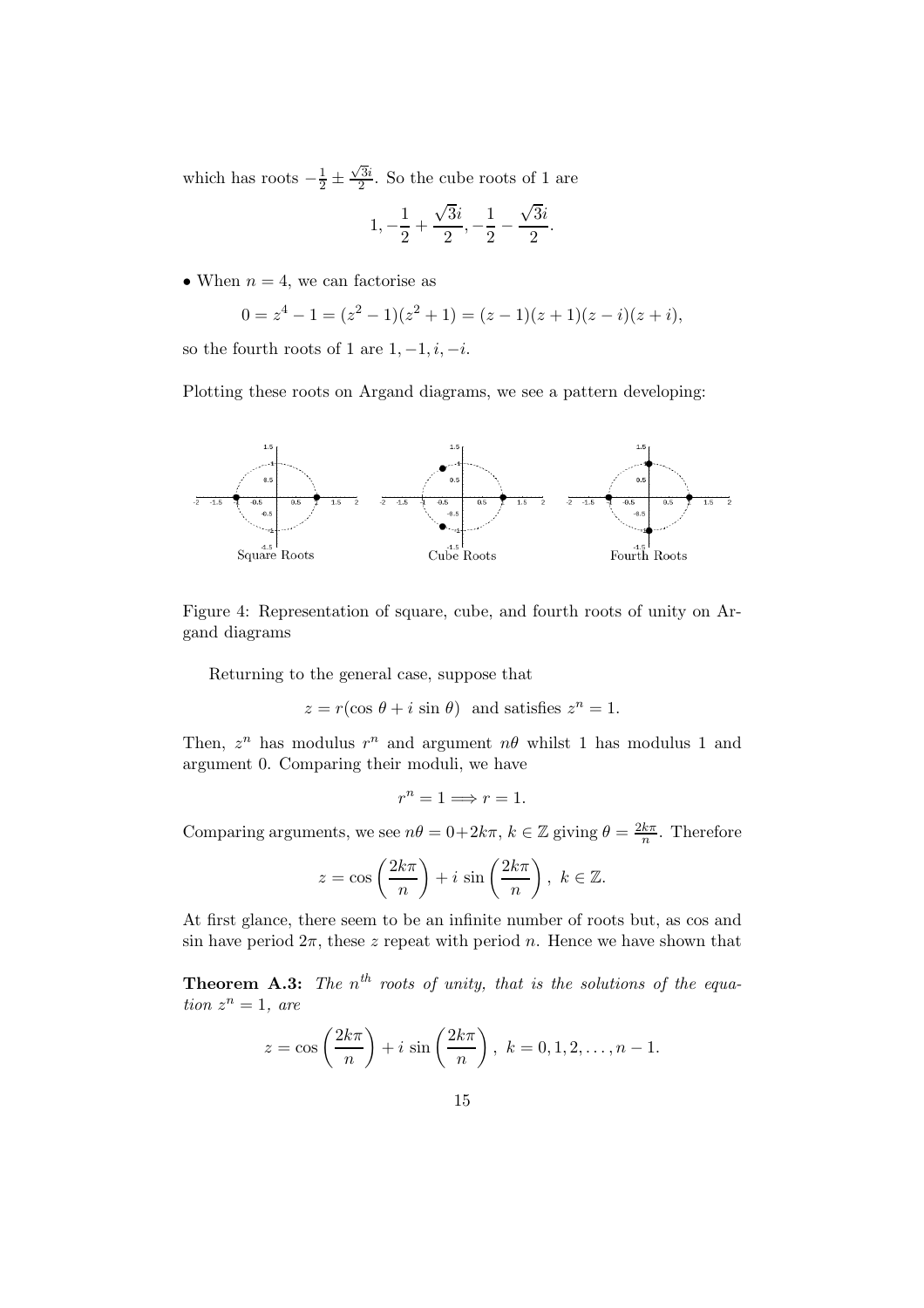Plotted on an Argand diagram, these  $n<sup>th</sup>$  roots of unity form a regular polygon of  $n$  sides inscribed within the unit circle with a vertex at 1.

We can now easily determine all those complex numbers z such that  $z^n = w$ for any  $w \in \mathbb{C}$ . Following the above procedure, we have that

$$
z = |w|^{\frac{1}{n}} \cos\left(\frac{\arg z + 2k\pi}{n}\right) + i \sin\left(\arg z + \frac{2k\pi}{n}\right), k = 0, 1, 2, \dots, n - 1.
$$

For instance, all the solutions to the cubic equation  $z^3 = -2 + 2i$  is given by

$$
z = \sqrt{2} \cos \left( \frac{\frac{3\pi}{4} + 2k\pi}{3} \right) + i \sin \left( \frac{\frac{3\pi}{4} + 2k\pi}{3} \right), k = 0, 1, 2.
$$

So, the three roots of the given equation, corresponding to  $k = 0, 1, 2$  repectively, are

$$
1+i, \left(-\frac{1}{2}-\frac{\sqrt{3}}{2}\right)+i\left(\frac{\sqrt{3}}{2}-\frac{1}{2}\right), \left(-\frac{1}{2}+\frac{\sqrt{3}}{2}\right)+i\left(-\frac{\sqrt{3}}{2}-\frac{1}{2}\right).
$$

## <span id="page-15-0"></span>1.5 Complex Exponential, Logarithmic, and Trigonometric Functions

#### <span id="page-15-1"></span>1.5.1 Exponential Function

The complex exponential function is defined via its power series:

$$
\exp z = e^z = \sum_{n=0}^{\infty} \frac{z^n}{n!},
$$

where  $z$  is any complex number.

Proposition A.7: The complex exponential function satisfies the following properties. Let  $z, z_1, z_2$  be complex numbers. Then

- 1.  $e^{z_1} \cdot e^{z_2} = e^{z_1 + z_2}$ .
- 2.  $\frac{e^{z_1}}{e^{z_2}}$  $\frac{e^{z_1}}{e^{z_2}} = e^{z_1 - z_2}$ . Hence,  $\frac{1}{e^{z_1}} = e^{-z_1}$ .
- 3.  $(e^z)^n = e^{nz}$ , where *n* is an integer.
- 4. If *n* be a fraction, say  $\frac{p}{q}$ ,  $(e^z)^n$  has *q* distinct values but  $e^{nz}$  is unique. In this case,  $e^{nz}$  is one of the values of  $(e^z)^n$ .
- 5.  $e^{2n\pi i} = 1$ , where *n* is any integer.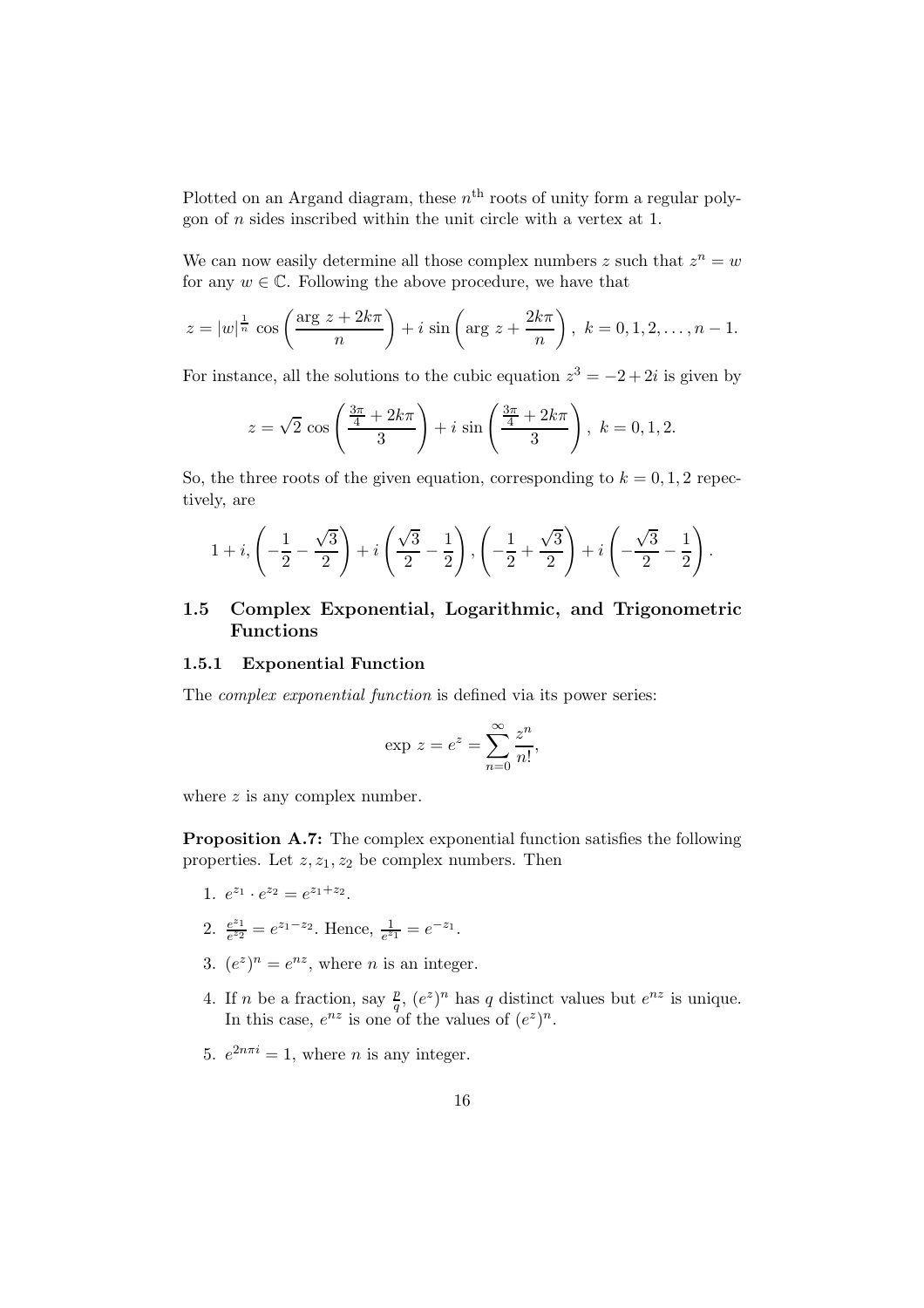6.  $e^{z+2n\pi i} = e^z$ . This states that the complex exponential function is periodic with period  $\pi$ .

If  $z = x + iy$  be a complex number, then using Euler's identity, the exponential function of z is written as

$$
e^z = e^{x+iy} = e^x \cdot e^{iy} = e^x(\cos y + i \sin y).
$$

Since  $e^x > 0$  for all real x,  $e^x(\cos y + i \sin y)$  represents a complex number in polar form,  $e^x$  being the modulus and y being an amplitude of exp z.

Since  $e^x \neq 0$  for any real number x,  $e^z$  is a non-zero complex number for any complex number z.

Let  $u + iv$  be a non-zero complex number and let its polar representation be  $r(\cos \theta + i \sin \theta)$ . Since r is positive, log r is real and r can be expressed as  $r = e^{\log r}$ . Therefore,

$$
u + iv = e^{\log r} (\cos \theta + i \sin \theta)
$$
  
=  $e^{\log r} \cdot e^{i\theta}$   
=  $e^{\log r + i\theta}$   
=  $\exp(\log r + i\theta)$ .

Thus, when  $u+iv$  is a given non-zero complex number, there exists a complex number  $z = \log r + i\theta$  such that  $\exp z = u + iv$ . This means that the range of the exponential function of  $z$  is the entire complex plane excluding the origin.

#### <span id="page-16-0"></span>1.5.2 Logarithmic Function

Let  $z$  be a non-zero complex number. Then there always exists a complex number w such that  $e^w = z$ . This w is said to be a complex logarithm of z.

The real logarithm function  $\ln x$  is defined as the inverse of the exponential function, i.e,  $y = \ln x$  is the unique solution of the equation  $x = e^y$ . This works because  $e^x$  is a one-to-one function: if  $x_1 \neq x_2$ , then  $e^{x_1} \neq e^{x_2}$ . Well, this is not the case for  $e^z$ . By Property 6 of Proposition A.7, we have  $e^w = e^{w+2n\pi i}$ , where *n* is an integer. This shows that if *w* is a complex logarithm of z, then  $w + 2n\pi i$  is also a complex logarithm of z which means that "logarithm of  $z$ " is a many-valued function of  $z$ . This is denoted by  $\log z = w + 2n\pi i$ .

Now, to find w, we let  $w = u + iv$  be the Cartesian form of w and  $z = re^{i\theta}$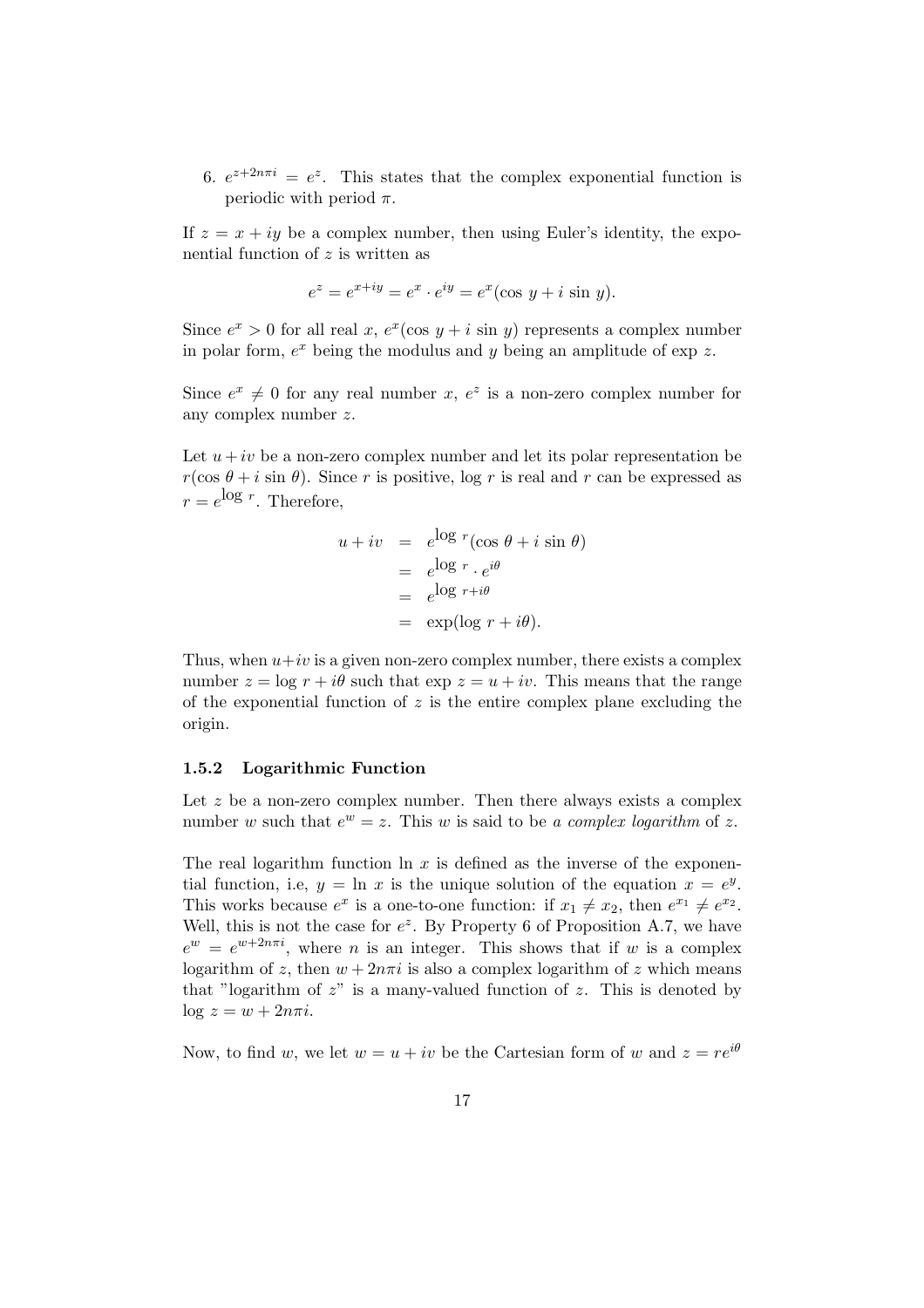be the polar form of z. When we substitute these values into  $z = e^w$ , we have

$$
re^{i\theta} = e^{u+iv} = e^u \cdot e^{iv}.
$$

Equality of these complex numbers gives  $e^u = r$  and  $v = \theta = \arg z$ . The first condition further gives  $u = \ln r = \ln |z|$ . Thus,  $w = \ln |z| + i$  arg z and a logarithm of the complex number  $\boldsymbol{z}$  is

$$
\log z = \ln |z| + i \arg z.
$$

Note that we use ln only for logarithms of real numbers, while log denotes logarithms of complex numbers with base e (and no other base is used).

#### <span id="page-17-0"></span>1.5.3 Trigonometric Function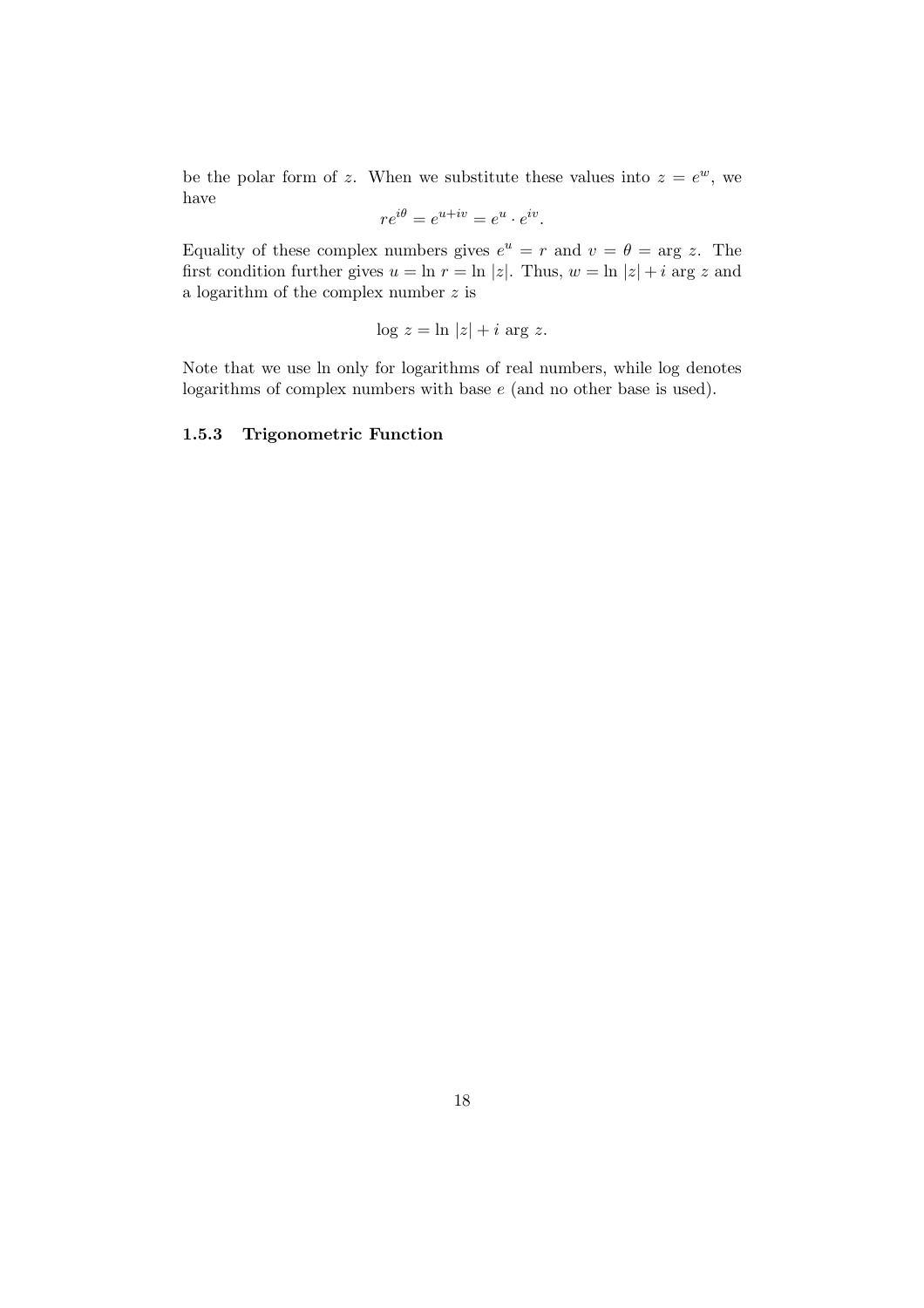## <span id="page-18-0"></span>2 Theory of Equations

Keep in mind that in this section, an equation always means a polynomial equation, unless stated otherwise.

#### <span id="page-18-1"></span>2.1 Descarte's Rule of Signs

In a sequence of real numbers  $a_0, a_1, \ldots, a_n$ , none of which is zero, the signs of two consecutive terms may be same or different. When same sign occurs, we say that the elements show a *continuation* of signs; when the signs are different we say that the elements show a variation of signs. However, if some of the elements of a sequence be zero, we ignore their presence in the sequence and count the number of continuations and variations of signs. For example, in the sequence  $1, 3, -2, 0, -3, 0, 4, 0, 0, 7$ , there are 3 continuations and 2 variations of signs.

Theorem B.1: (Descarte's Rule of Signs) The number of positive roots of a polynomial equation  $f(x) = 0$  with real coefficients does not exceed the number of variations of signs in the sequence of the coefficients of  $f(x)$  and if less, it is less by an even number.

The above theorem asserts that if  $v$  be the number of variations of signs and r be the number of positive roots, then  $v = r + 2h$  where h is a nonnegative integer. This remarkable rule of determining the nature of roots of a polynomial equation first appeared in Descarte's revolutionary work La Géometrie in 1637.

Corollary B.1.1: The number of negative roots of a polynomial equation  $f(x) = 0$  with real coefficients does not exceed the number of variations of signs in the sequence of coefficients of  $f(-x)$  and if less, it is less by an even number.

**Corollary B.1.2:** If  $f(x) = 0$  be a polynomial equation of degree n with real coefficients having no zero root and  $v, v'$  are respectively the number of variations of signs in the sequence of coefficients of  $f(x)$  and  $f(-x)$  such that  $v + v' < n$ , then the equation  $f(x) = 0$  has at least  $n - (v + v')$  complex roots.

**Corollary B.1.3:** If all the roots of the polynomial equation  $f(x) = 0$  be non-zero real and  $v, v'$  are respectively the number of variations of signs in the sequence of coefficients of  $f(x)$  and  $f(-x)$ , then the equation  $f(x) = 0$ has v positive roots and v' negative roots.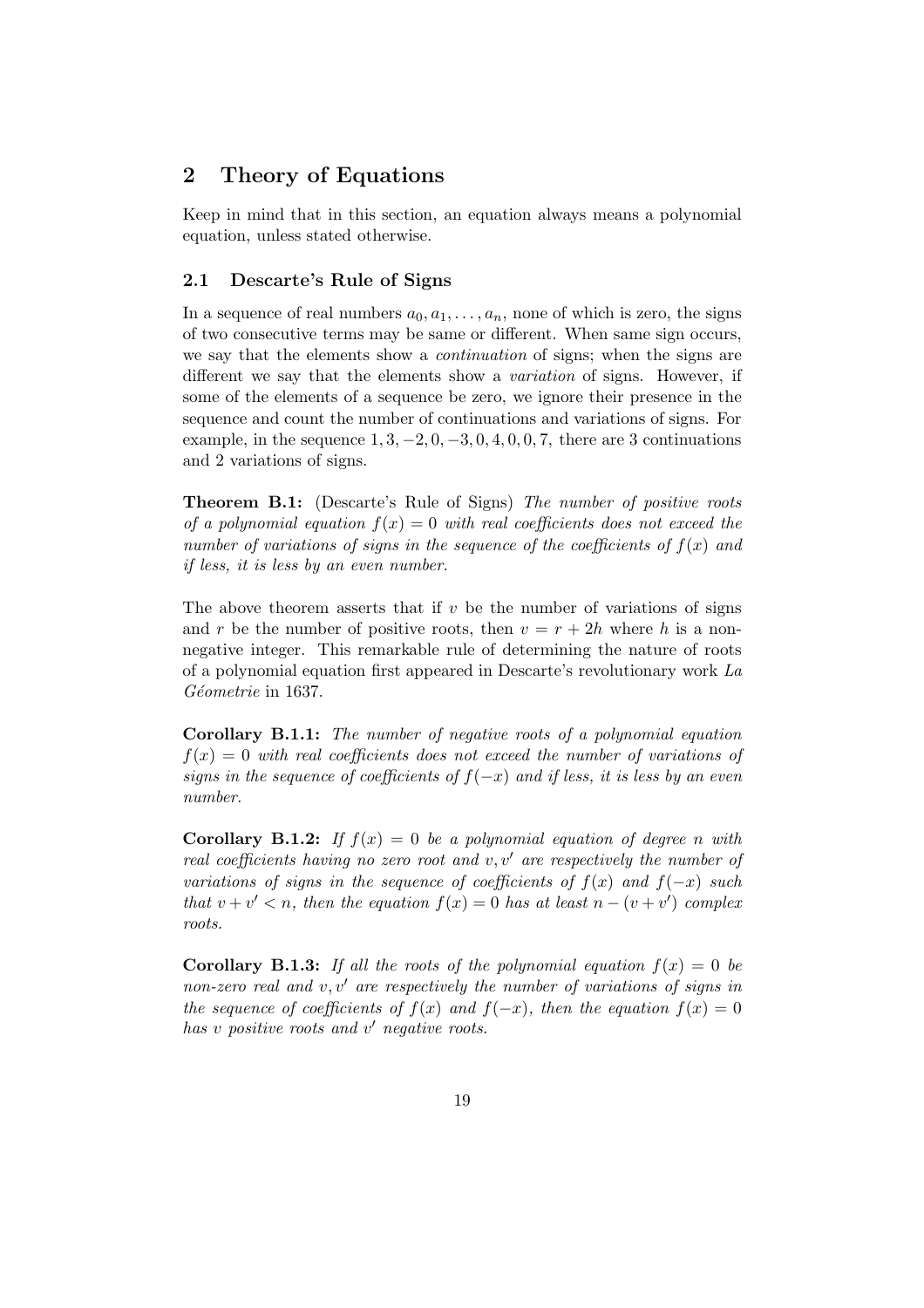#### <span id="page-19-0"></span>2.2 Relation between Roots and Coefficients

Let  $f(x) = a_0 x^n + a_1 x^{n-1} + \cdots + a_n$  be a polynomial of degree *n* with coefficients real or complex. Then  $a_0 \neq 0$ . Let  $\alpha_1, \alpha_2, \ldots, \alpha_n$  be the roots of the equation  $f(x) = 0$ . Then

$$
a_0x^n + a_1x^{n-1} + \dots + a_n = a_0(x - \alpha_1)(x - \alpha_2)\cdots(x - \alpha_n)
$$
  
= 
$$
a_0[x^n - \Sigma\alpha x^{n-1} + \Sigma\alpha_1\alpha_2x^{n-2} - \dots + (-1)^n(\alpha_1\alpha_2\cdots\alpha_n)],
$$

where

 $\Sigma \alpha_1$  = sum of the roots  $\Sigma \alpha_1 \alpha_2$  = sum of the product of the roots taken two at a time · · · · · ·  $\Sigma \alpha_1 \alpha_2 \cdots \alpha_r = \text{sum of the products of the roots taken r at a time.}$ 

From the equality of polynomials, it follows that

$$
a_1 = a_0(-\Sigma \alpha_1)
$$
  
\n
$$
a_2 = a_0(\Sigma \alpha_1 \alpha_2)
$$
  
\n...  
\n
$$
a_n = a_0(-1)^n(\alpha_1 \alpha_2 \cdots \alpha_n).
$$

Therefore,

$$
\Sigma \alpha_1 = -\frac{a_1}{a_0}
$$

$$
\Sigma \alpha_1 \alpha_2 = \frac{a_2}{a_0}
$$

$$
\dots
$$

$$
\Sigma \alpha_1 \alpha_2 \dots \alpha_r = (-1)^r \frac{a_r}{a_0}.
$$

For example, if  $\alpha, \beta, \gamma, \delta$  are the roots of the equation  $a_0x^4 + a_1x^3 + a_2x^2 +$  $a_3x + a_4 = 0$ , then

$$
\alpha + \beta + \gamma + \delta = -\frac{a_1}{a_0}
$$
  

$$
\alpha\beta + \beta\gamma + \gamma\delta + \delta\alpha = \frac{a_2}{a_0}
$$
  

$$
\alpha\beta\gamma + \beta\gamma\delta + \gamma\delta\alpha + \delta\alpha\beta = -\frac{a_3}{a_0}
$$
  

$$
\alpha\beta\gamma\delta = \frac{a_4}{a_0}.
$$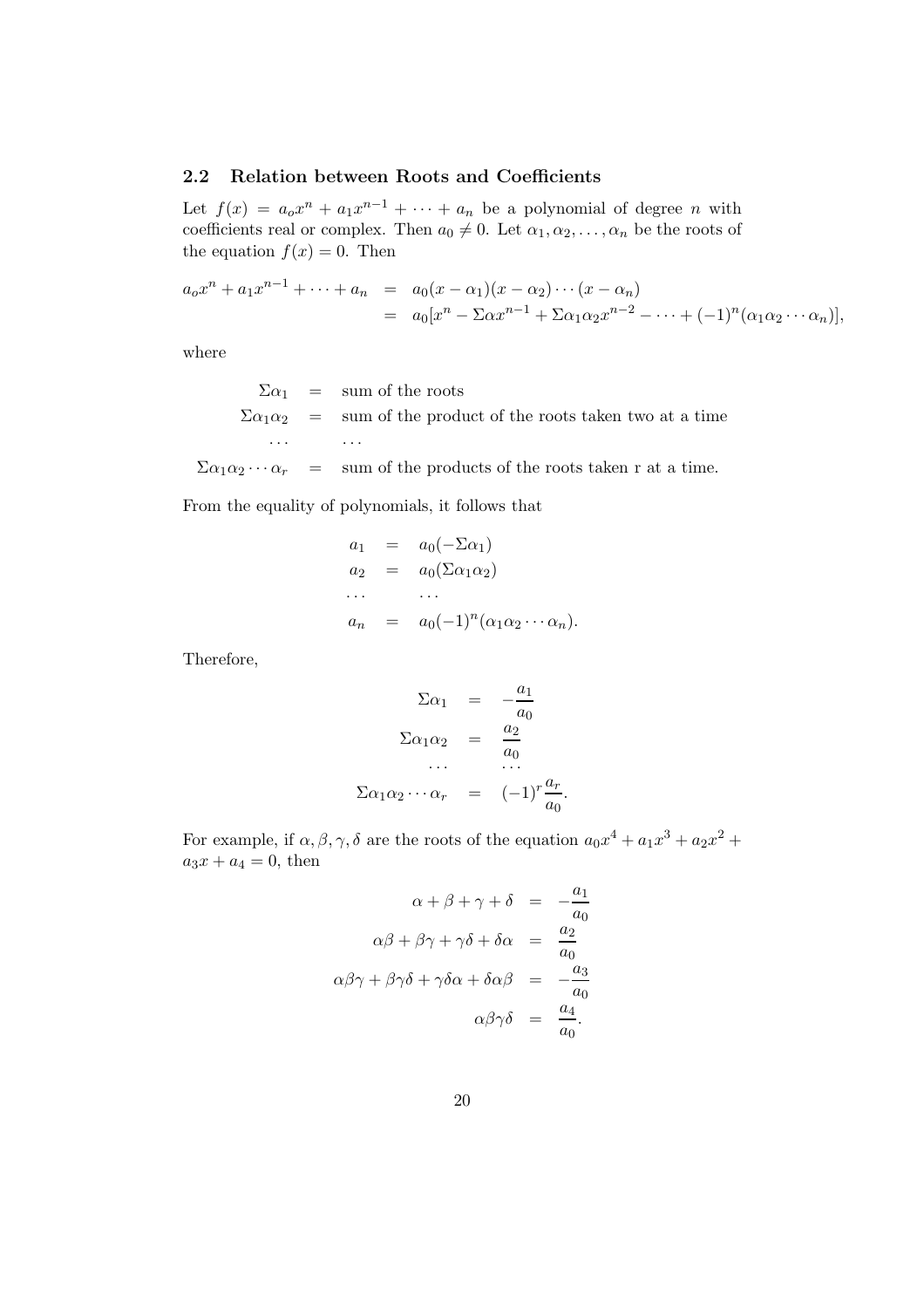#### <span id="page-20-0"></span>2.3 Symmetric Functions of Roots

A function f of two or more variables is said to be a symmetric function if f remains unaltered by an interchange of any two of its variables. For example,  $f(x, y, z) = x^2y^2 + y^2z^2 + z^2x^2$  is a symmetric function of  $x, y, z$ .  $f(x, y, z) = xy + yz$  is not symmetric in x, y, z, because f does not remain unaltered if  $x$  and  $y$  are interchanged.

A symmetric function of the roots of an equation is an expression that involves all the roots alike and the expression remains unaltered if any two of the roots be interchanged. For example, if  $\alpha$ ,  $\beta$ ,  $\gamma$  be the roots of the equation, then  $\alpha^2 + \beta^2 + \gamma^2$  is a symmetric function of the roots, while  $\alpha^2 \beta + \beta^2 \gamma + \gamma^2 \alpha$  is not a symmetric function.

A symmetric function which is the sum of a number of terms of the same type is represented by any one of its terms with a  $\Sigma$  before it. For example, the symmetric function  $\alpha^2 + \beta^2 + \gamma^2$  is represented by  $\Sigma \alpha^2$ , while  $\alpha^2 \beta \gamma + \beta^2 \gamma \alpha + \gamma^2 \alpha \beta$  is represented by  $\alpha^2 \beta \gamma$ .

**Theorem B.2:** (Newton's Theorem) Let  $\alpha_1, \alpha_2, \ldots, \alpha_n$  be the roots of the equation

$$
f(x) = xn + p1xn-1 + p2xn-2 + \dots + pn = 0
$$

and let  $s_r = \alpha_1^r + \alpha_2^r + \cdots + \alpha_n^r$ , where r is an non-negative integer. Then 1.  $s_r + p_1s_{r-1} + p_2s_{r-2} + \cdots + p_{r-1}s_1 + rp_r = 0.$  if  $1 \le r < n$ 2.  $s_r + p_1s_{r-1} + p_2s_{r-2} + \cdots + p_ns_{r-n} = 0$ , if  $r \geq n$ .

Note 1:  $s_1, s_2, s_3, \ldots$  can be successively calculated in terms of the coefficients of the equation.

We have

$$
s_1 + p_1 = 0
$$
 and therefore  $s_1 = p_1$   
\n $s_2 + p_1 s_1 + 2p_2 = 0$  and therefore  $s_2 = p_1^2 - 2p_2$ 

and so on.

Note 2: If none of  $\alpha_1, \alpha_2, \ldots, \alpha_n$  be zero, then  $s_{-1}, s_{-2}, s_{-3}, \ldots$  can be calculated successively.

Let us consider the equation  $x^{-1}f(x) = 0$ , i.e.,

$$
x^{n-1} + p_1 x^{n-2} + \dots + p_{n-1} + p_n x^{-1} = 0.
$$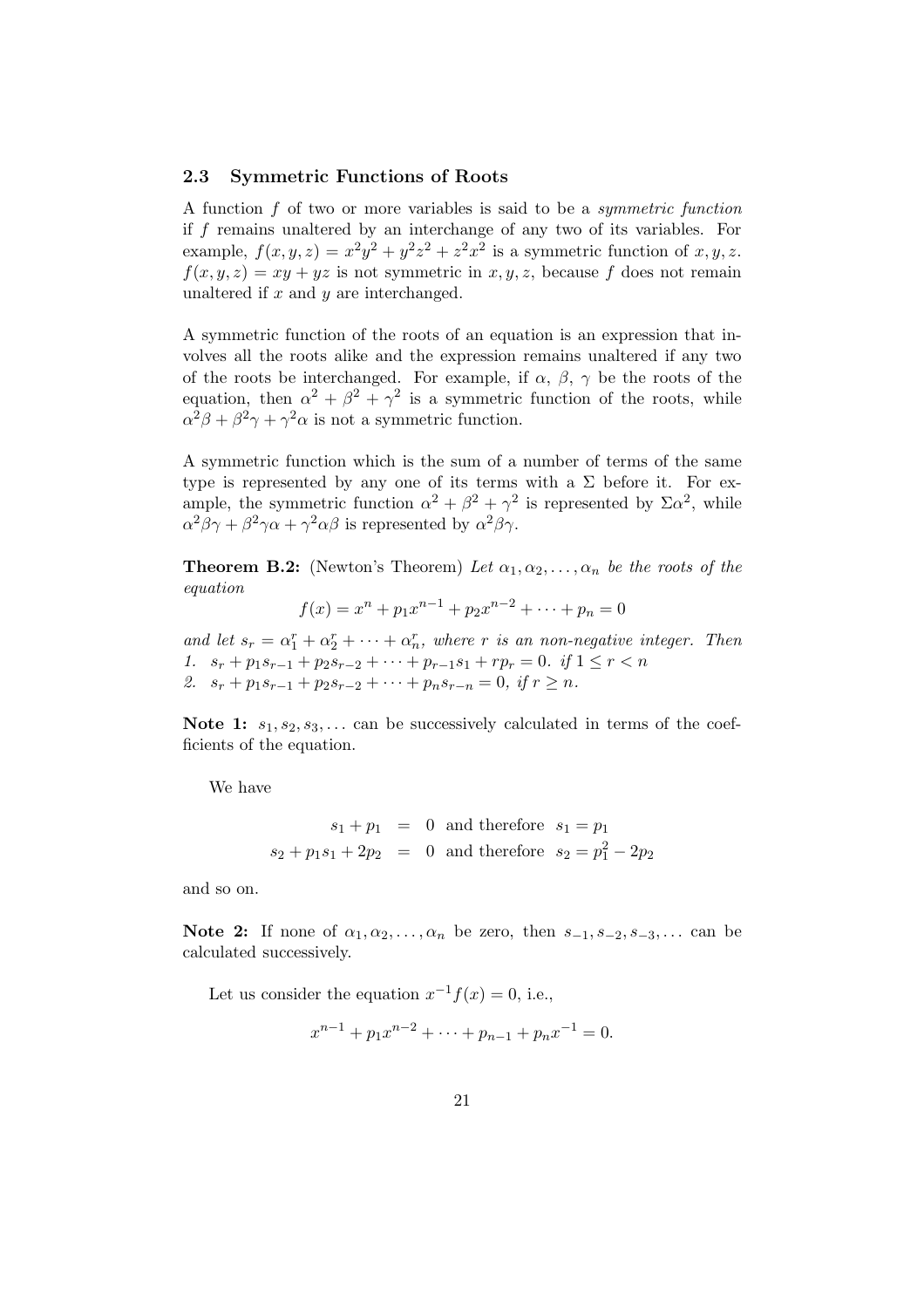Putting  $x = \alpha_1, \alpha_2, \dots, \alpha_n$  in succession and adding, we have

$$
s_{n-1} + p_1 s_{n-2} + \dots + p_{n-1} n + p_n s - 1 = 0.
$$

But  $s_{n-1} + p_1 s_{n-2} + \cdots + (n-1)p_{n-1} = 0$ . Therefore,  $p_n s_{n-1} + p_{n-1} = 0$ . This gives  $s_{-1}$ .

Again, let us consider the equation  $x^{-2}f(x) = 0$ , i.e.,

$$
x^{n-2} + p_1 x^{n-3} + \dots + p_{n-2} + p_{n-1} x^{-1} + p_n x^{-2} = 0.
$$

Putting  $x = \alpha_1, \alpha_2, \dots, \alpha_n$  in succession and adding, we have

$$
s_{n-2} + p_1 s_{n-3} + \dots + p_{n-2} n + p_{n-1} s - 1 + p_n s_{-2} = 0.
$$

But  $s_{n-2} + p_1 s_{n-3} + \cdots + (n-2)p_{n-2} = 0$ . Therefore,  $p_n s_{n-2} + p_{n-1} s_{-1} + 2p_{n-2} = 0$ . This gives  $s_{-2}$ .

Note 3: If  $\alpha_1, \alpha_2, \ldots, \alpha_n$  be the roots of the equation

 $x^{n} + p_{1}x^{n-1} + p_{2}x^{n-2} + \cdots + p_{n} = 0,$ 

then  $\Sigma \alpha_1^m \alpha_2^q$  $q<sub>2</sub>$  can be calculated when m and q are positive integers.

When  $m \neq q$ ,

$$
\sum \alpha_1^m \sum \alpha_2^q = \sum \alpha_1^{m+q} + \sum \alpha_1^m \alpha_2^q
$$
  
\n
$$
\implies \sum \alpha_1^m \alpha_2^q = s_m s_q - s_{m+q}.
$$

When  $m = q$ ,

$$
(\Sigma \alpha_1^m)^2 = \Sigma \alpha_1^{2m} + 2\Sigma \alpha_1^m \alpha_2^m
$$
  
\n
$$
\implies \Sigma \alpha_1^m \alpha_2^m = \frac{1}{2} (s_m^2 - s_{2m}).
$$

#### <span id="page-21-0"></span>2.4 Transformation of Equations

When a polynomial equation is given whose roots are not known, it is possible to obtain a new polynomial equation whose roots are connected with those of the given equation by some assigned relation. The method of finding the new equation is said to be a transformation. Such a transformation sometimes helps us to study the nature of the roots of the given equation which would have been otherrwise a difficult job.

Before taking up the general procedure, we discuss some typical transformations of polynomial equations.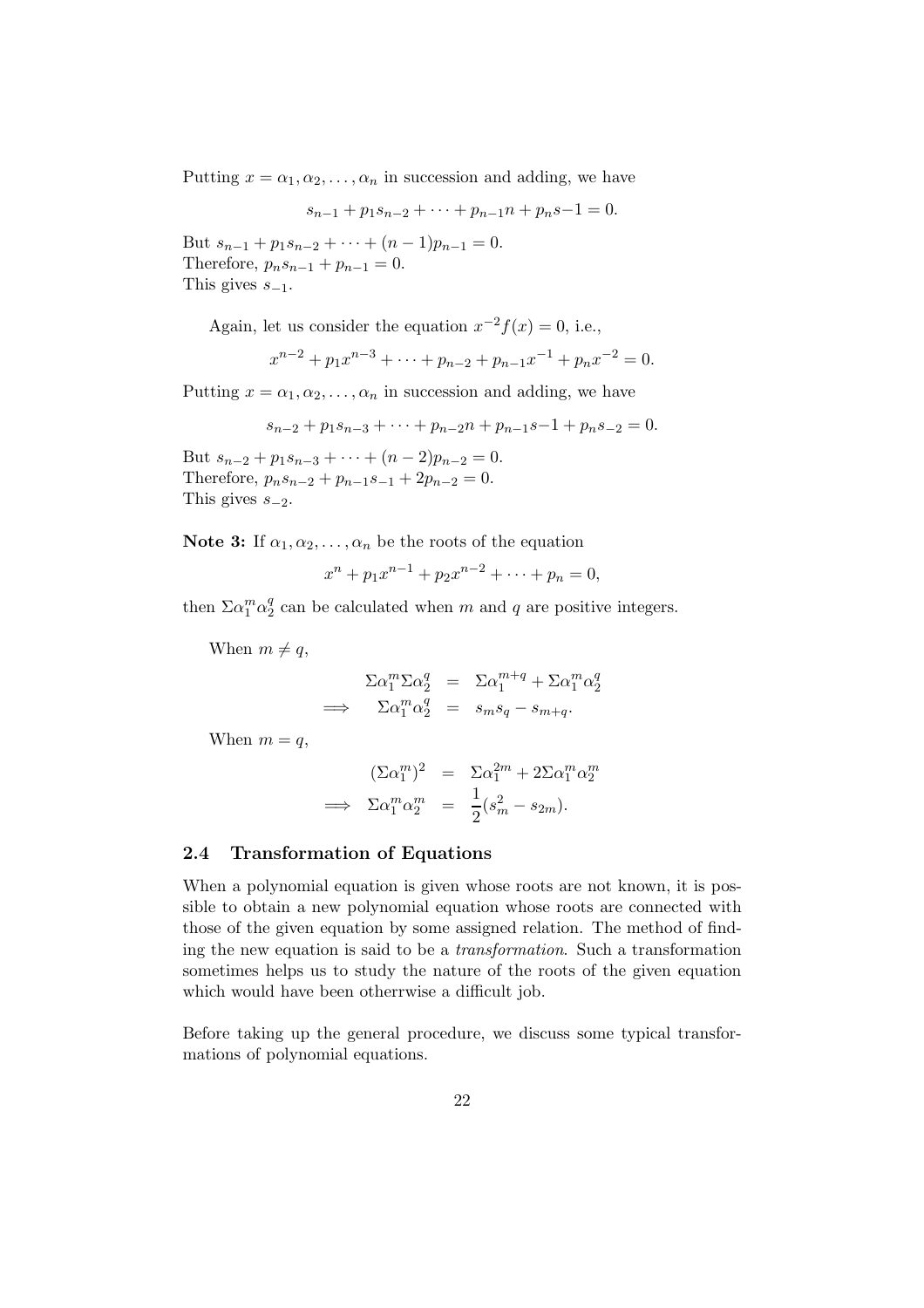<span id="page-22-0"></span>2.4.1 To transform a polynomial equation whose roots are  $\alpha_1, \alpha_2$ ,  $\ldots, \alpha_n$  into another polynomial equation whose roots are  $m\alpha_1, m\alpha_2, \ldots, m\alpha_n; m \in \mathbb{Z}$ 

Let the polynomial equation whose roots are  $\alpha_1, \alpha_2, \ldots, \alpha_n$  be

$$
a_0x^n + a_1x^{n-1} + \dots + a_{n-1}x + a_n = 0.
$$

Let  $y = m\alpha_1$ . Then  $\alpha_1 = \frac{y}{m}$ . Since  $\alpha_1$  is a root of the given equation, so

$$
a_0 \alpha_1^n + a_1 \alpha_1^{n-1} + \dots + a_{n-1} \alpha_1 + a_n = 0.
$$

Therefore,

$$
a_0 \left(\frac{y}{m}\right)^n + a_1 \left(\frac{y}{m}\right)^{n-1} + \dots + a_{n-1} \left(\frac{y}{m}\right) + a_n = 0.
$$

or,  $a_0y^n + a_1my^{n-1} + \cdots + a_{n-1}m^{n-1}y + a_nm^n = 0$ . This is the transformed equation.

Note 1: The successive coefficients of the transformed equation are obtained by multiplying the successive coefficients of the given equation, beginning from the first, by  $1, m, \ldots, m^{n-1}, m^n$  respectively.

Note 2: This transformation is useful for the purpose of removing fractional coefficients of an equation or reducing the leading coefficient of an equation to unity.

## <span id="page-22-1"></span>2.4.2 To transform an a polynomial equation into one whose roots are reciprocal of the roots of the given equation

Let the polynomial equation whose roots are  $\alpha_1, \alpha_2, \ldots, \alpha_n$  be

$$
a_0x^n + a_1x^{n-1} + \dots + a_{n-1}x + a_n = 0.
$$

It is assumed that none of the roots is zero. Let  $y = \frac{1}{\alpha}$  $\frac{1}{\alpha_1}$ . Then  $\alpha_1 = \frac{1}{y}$  $\frac{1}{y}$ . Since  $\alpha_1$  is a root of the given equation, so

$$
a_0 \alpha_1^n + a_1 \alpha_1^{n-1} + \dots + a_{n-1} \alpha_1 + a_n = 0.
$$

Therefore,

$$
a_0 \left(\frac{1}{y}\right)^n + a_1 \left(\frac{1}{y}\right)^{n-1} + \dots + a_{n-1} \left(\frac{1}{y}\right) + a_n = 0.
$$

or,  $a_n y^n + a_{n-1} y^{n-1} + \cdots + a_1 y + a_0 = 0$ . This is the transformed equation.

Note 1: The coefficients of the given equation appear in the reverse order in the transformed equation.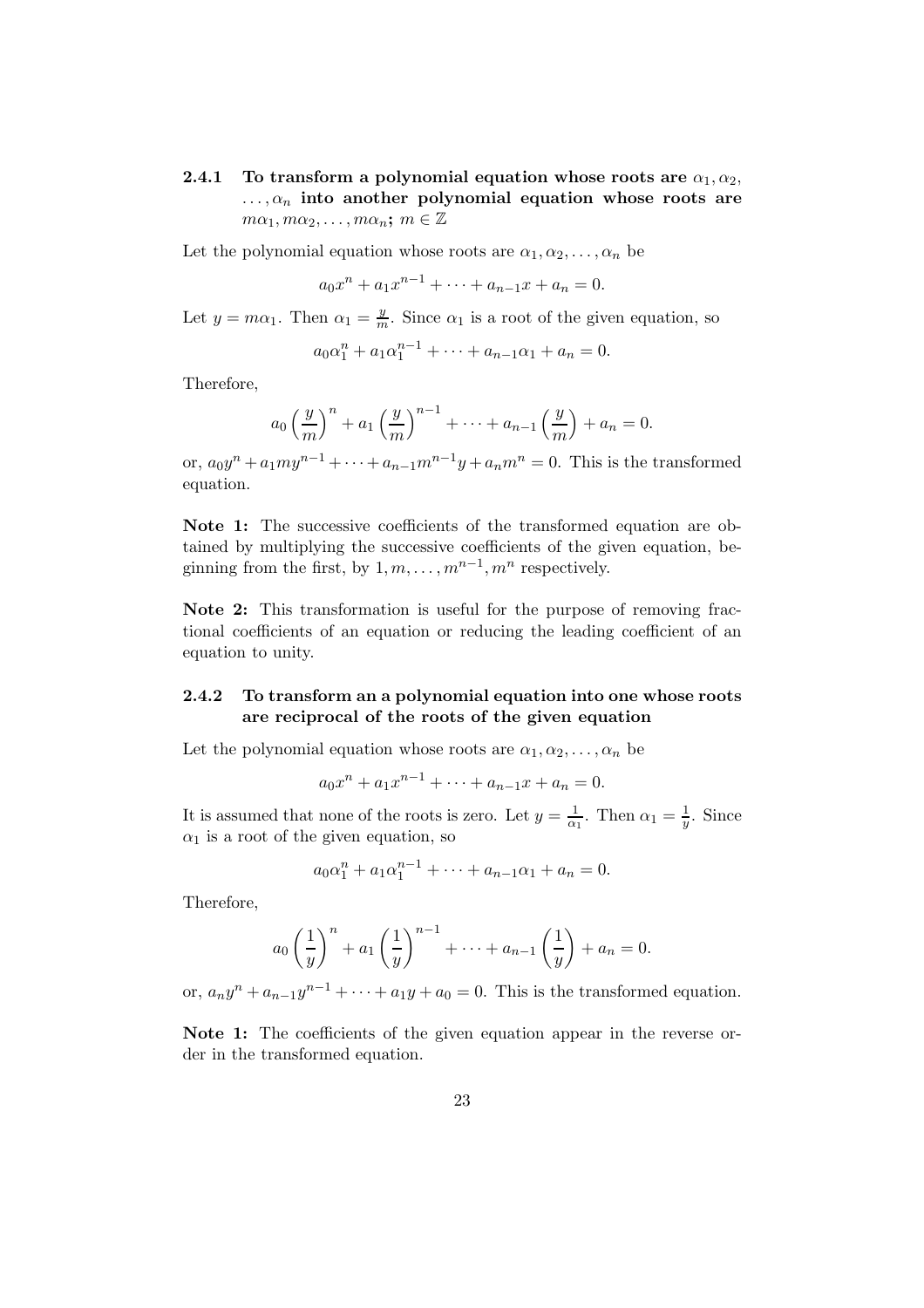## <span id="page-23-0"></span>2.4.3 To transform a polynomial equation whose roots are  $\alpha_1, \alpha_2$ ,  $\ldots, \alpha_n$  into another polynomial equation whose roots are  $\alpha_1 - h, \alpha_2 - h, \ldots, \alpha_n - h; h$  constant

Let the polynomial equation whose roots are  $\alpha_1, \alpha_2, \ldots, \alpha_n$  be

 $a_0x^n + a_1x^{n-1} + \cdots + a_{n-1}x + a_n = 0.$ 

Let  $y = \alpha_1 - h$ . Then  $\alpha_1 = y + h$ . Since  $\alpha_1$  is a root of the given equation, so

$$
a_0(y+h)^n + a_1(y+h)^{n-1} + \dots + a_{n-1}(y+h) + a_n = 0.
$$

This can be expressed as  $A_0x^n + A_1x^{n-1} + \cdots + A_{n-1}x + A_n = 0$ , where  $A_n$ is the remainder when  $f(x)$  is divided by  $x-h$  and let  $q_1(x)$  be the quotient.  $A_{n-1}$ *i* is the remainder when the quotient  $q_1(x)$  is divided by  $x - h$  and let  $q_2(x)$  be the quotient. Repeating the same process,  $A_{n-2}, A_{n-3}, \ldots, A_1$  are obtained as the successive remainders and finally  $A_0 = a_0$ .

Note 1: Here the transformation that is applied to the equation is given by  $x = y + h$ .

Note 2: The transformation can be utilized to remove a specified term from an equation.

#### <span id="page-23-1"></span>2.4.4 Transformation in general

Given an equation  $f(x) = 0$ , we are to obtain an equation  $\phi(y) = 0$  whose roots are connected with the roots of the given equation by a relation  $\psi(x, y) = 0$ .  $\phi(y)$  is obtained by eliminating x between  $f(x) = 0$  and  $\psi(x,y)=0.$ 

#### <span id="page-23-2"></span>2.5 Reciprocal Equations

A polynomial equation is said to be a reciprocal equation if the reciprocal of each of its roots is also a root of it.

Therefore, a necessary condition for the polynomial equation  $f(x) = 0$  to be a reciprocal equation is that 0 is not a root of it, i.e.,  $f(0) \neq 0$ .

If  $f(x) = 0$  be a reciprocal equation of degree n having roots  $\alpha_1, \alpha_2, \ldots, \alpha_n$ and  $\phi(x) = 0$  be the polynomial equation whose roots are  $\frac{1}{\alpha_1}$ ,  $\frac{1}{\alpha_2}$  $\frac{1}{\alpha_2}, \ldots, \frac{1}{\alpha_n}$  $\frac{1}{\alpha_n},$ then the equations  $f(x) = 0$  and  $\phi(x) = 0$  are identical.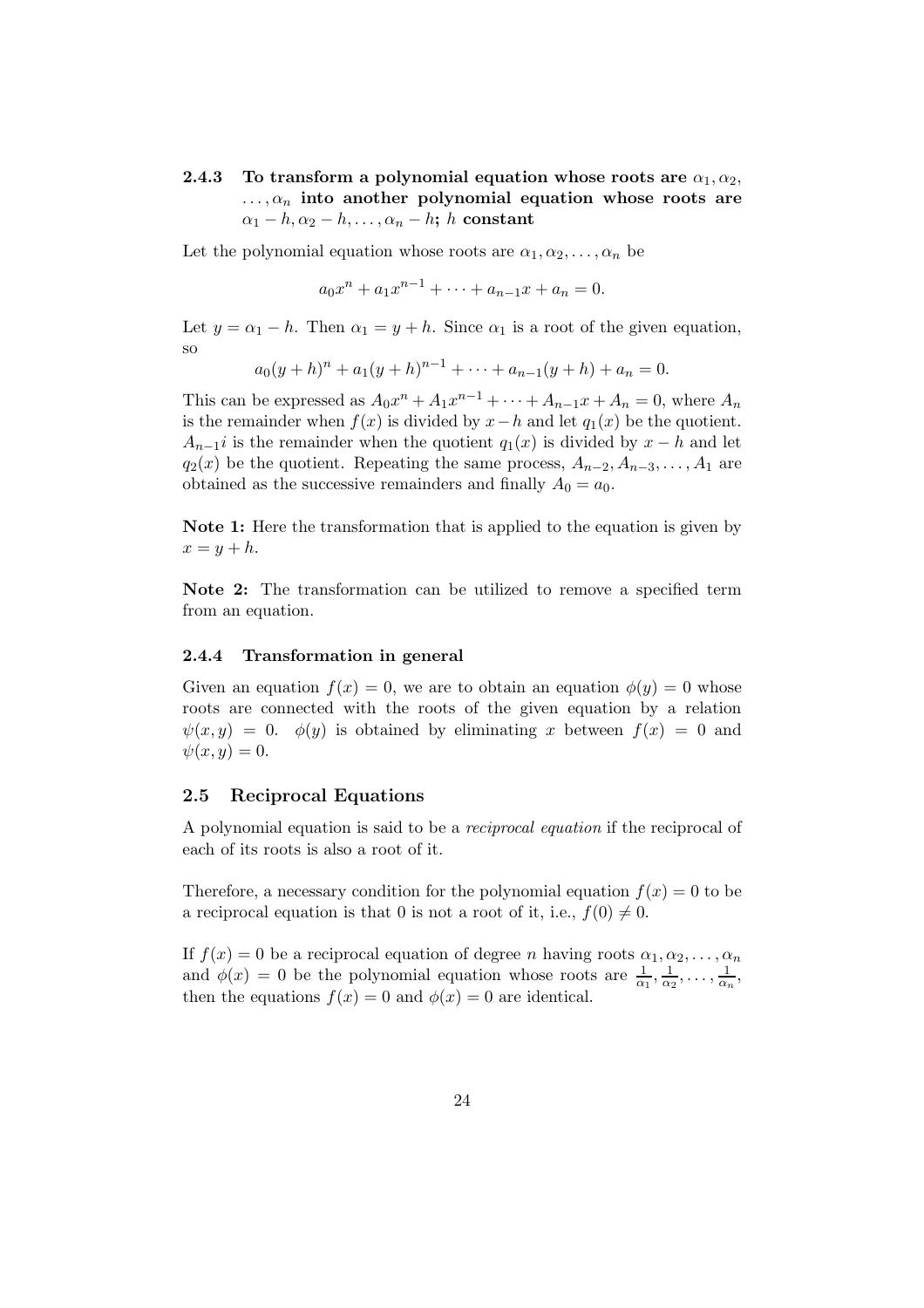Let  $a_0x^n + a_1x^{n-1} + \cdots + a_n = 0$  be a reciprocal equation. Then it is identical with the equation  $a_n x^n + a_{n-1} x^{n-1} + \cdots + a_0 = 0$ . Therefore,

$$
(a_0, a_1,..., a_n) = k(a_n, a_{n-1},..., a_0)
$$
 for some  $k \neq 0$ .

That is,  $a_0 = ka_n, a_1 = ka_{n-1}, \ldots, a_n = ka_0$  which gives  $k = \pm 1$ . Thus, two cases arise:

**Case 1** – k = 1: In this case  $a_0 = a_n, a_1 = a_{n-1}, \ldots, a_n = a_0$ . The coefficients of equidistant terms from the beginning and the end are equal in magnitude and have the same sign. The equation is said to be a reciprocal equation of the first type or first class.

**Case 1** – k = -1: In this case  $a_0 = -a_n, a_1 = -a_{n-1}, \ldots, a_n = -a_0$ . The coefficients of equidistant terms from the beginning and the end are equal in magnitude but of opposite signs. The equation is said to be a reciprocal equation of the second type or second class.

**Examples:** 1. The equation  $x^2 + 1$  is a reciprocal equation of degree 2 and of the first type.

2. The equation  $3x^3 - 13x^2 + 13x - 3 = 0$  is a reciprocal equation of degree 3 and of the second type.

**Theorem B.3:** If  $f(x) = 0$  be a reciprocal equation of degree n and of the first type, then  $f(x) = x^n f\left(\frac{1}{x}\right)$  $\frac{1}{x}$ ). Conversely, if  $f(x)$  be a polynomial of degree n and  $f(x) = x^n f\left(\frac{1}{x}\right)$  $(\frac{1}{x})$ , then  $f(x) = 0$  is a reciprocal equation of the first type.

**Theorem B.4:** If  $f(x) = 0$  be a reciprocal equation of degree n and of the second type, then  $f(x) = -x^n f\left(\frac{1}{x}\right)$  $\frac{1}{x}$ ). Conversely, if  $f(x)$  be a polynomial of degree n and  $f(x) = -x^n f\left(\frac{1}{x}\right)$  $(\frac{1}{x})$ , then  $f(x) = 0$  is a reciprocal equation of the second type.

Theorem B.5: The solution of any reciprocal equation depends on that of a reciprocal equation of the first type and of even degree.

Definition: A reciprocal equation is said to be of the *standard form* if it is of the first type and of even degree.

Theorem B.6: The solution of a reciprocal equation of the first type and of degree 2m depends on that of an equation of degree m.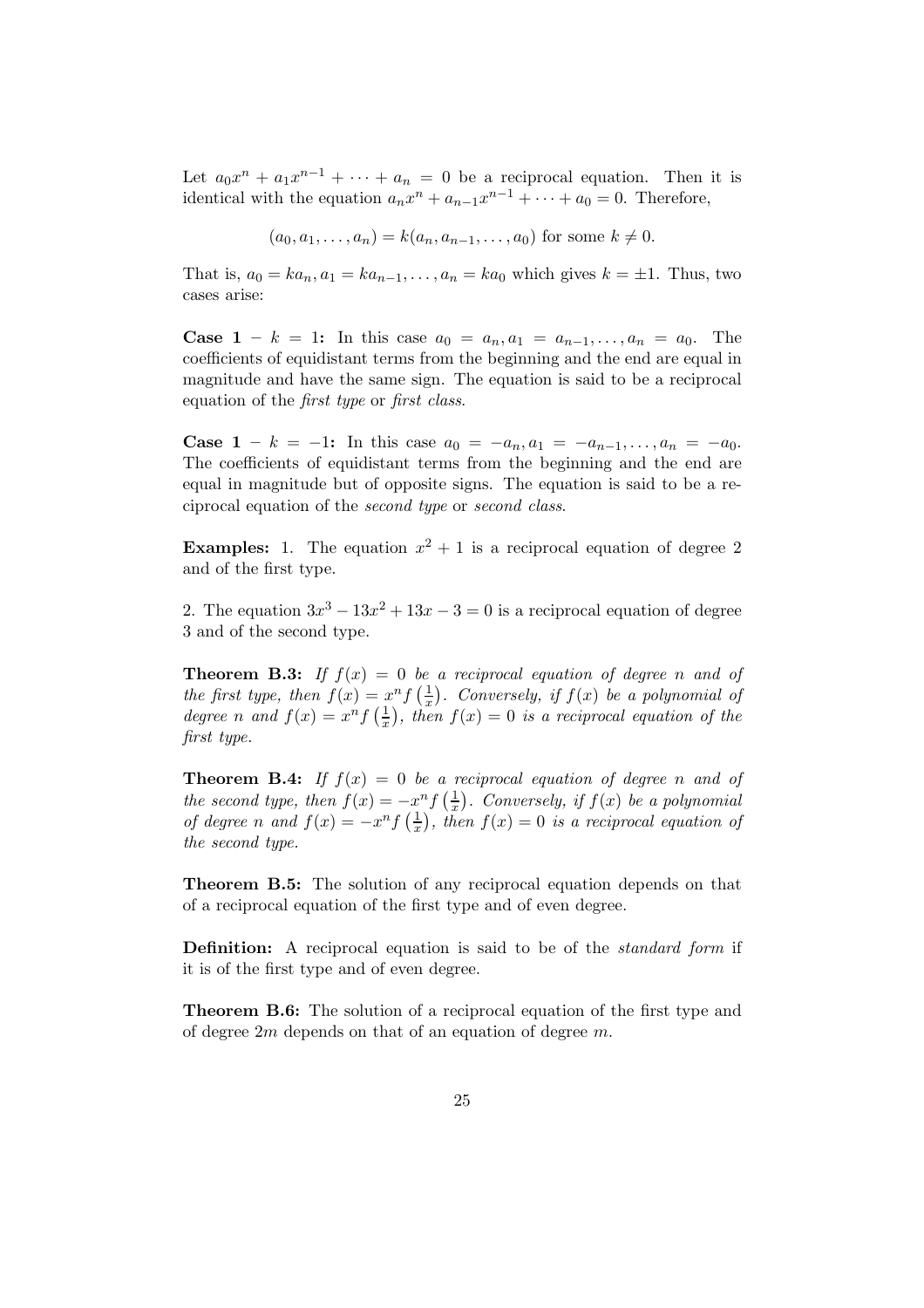- <span id="page-25-1"></span><span id="page-25-0"></span>2.6 The Cubic Equation
- 2.7 The Biquadratic Equation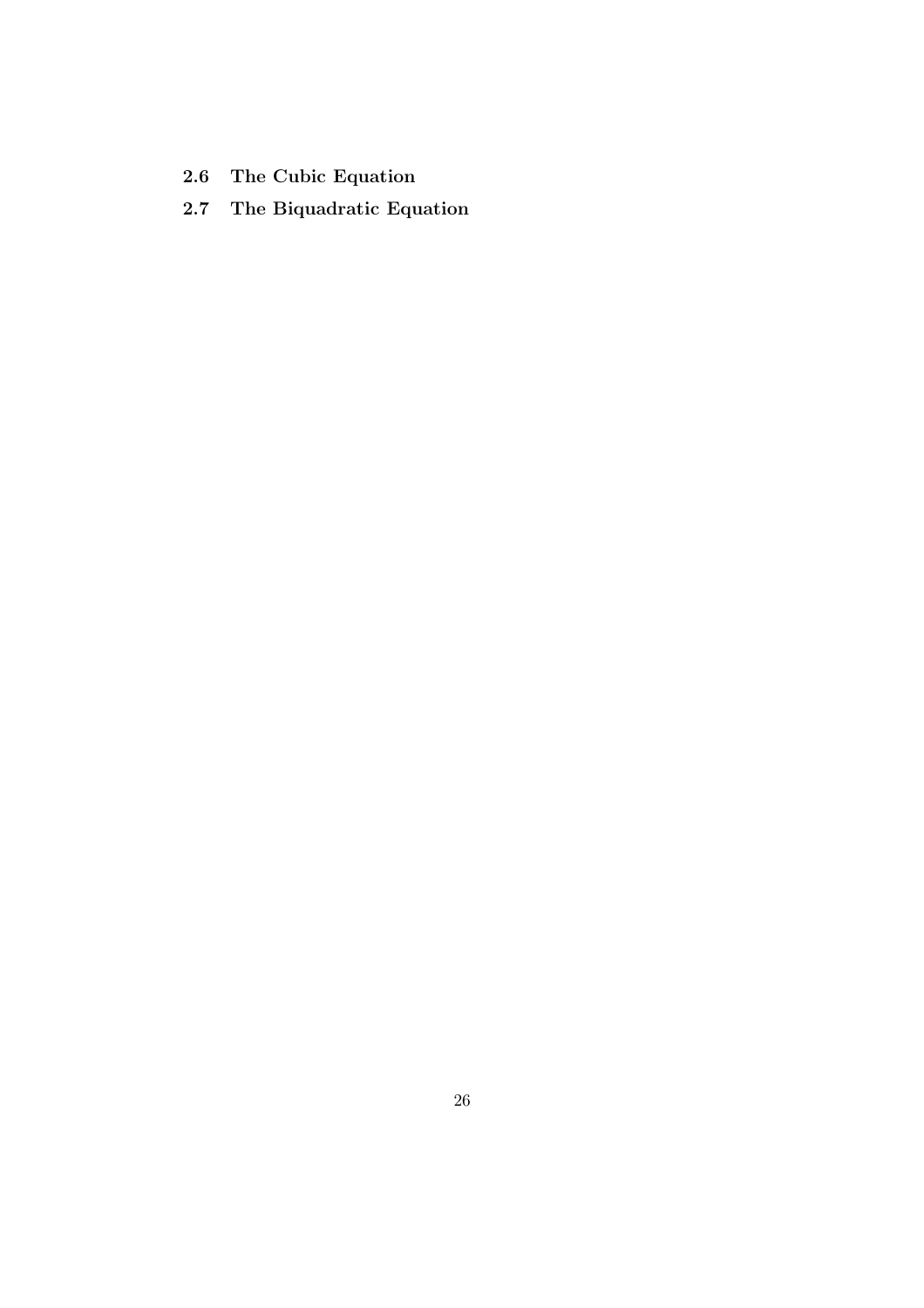## <span id="page-26-1"></span><span id="page-26-0"></span>3 Inequalities

### 3.1 Basic Concepts

When two real numbers are not equal, a relation of *inequality* is said to exist between them. The law of trichotomy in  $\mathbb R$  states that any two real numbers  $a, b$  must satisfy one and only one of the following relation:

- 1. *a* is greater than  $b(a > b)$ ,
- 2. *a* is equal to *b*  $(a = b)$ ,
- 3. *a* is less than  $b(a < b)$ .

The first and third in the above list are inequality relations.

Therefore, if a be a real number different from 0, then one of the following inequalities must hold:

1.  $a > 0$ ,

2.  $a < 0$ .

When  $a > 0$ , a is said to be *positive*; when  $a < 0$ , a is said to be *negative*.

We define  $a > b$  if  $a - b > 0$  and  $a < b$  if  $a - b < 0$ . Note that the relations  $a > b$  and  $b < a$  state the same inequality relation, since  $a > 0 \Leftrightarrow -a < 0$ .

The symbol  $a \geq b$  means a is greater than or equal to b or, more precisely, a is at least b. On the other hand, the symbol  $a \leq b$  means a is less than or equal to  $b$  or, more precisely,  $a$  is  $at$  most  $b$ .

#### <span id="page-26-2"></span>3.2 Basic Properties of Inequalities

If  $a, b, c$  be real numbers. Then

1.  $a \geq b$  and  $b \geq c \implies a \geq c$ 2.  $a \geq b$  and  $b > c \implies a > c$ 3.  $a > b \implies a + c > b + c$ 4.  $a > b$  and  $c > 0 \implies ac > bc$ 5.  $a > b$  and  $c < 0 \implies ac < bc$ .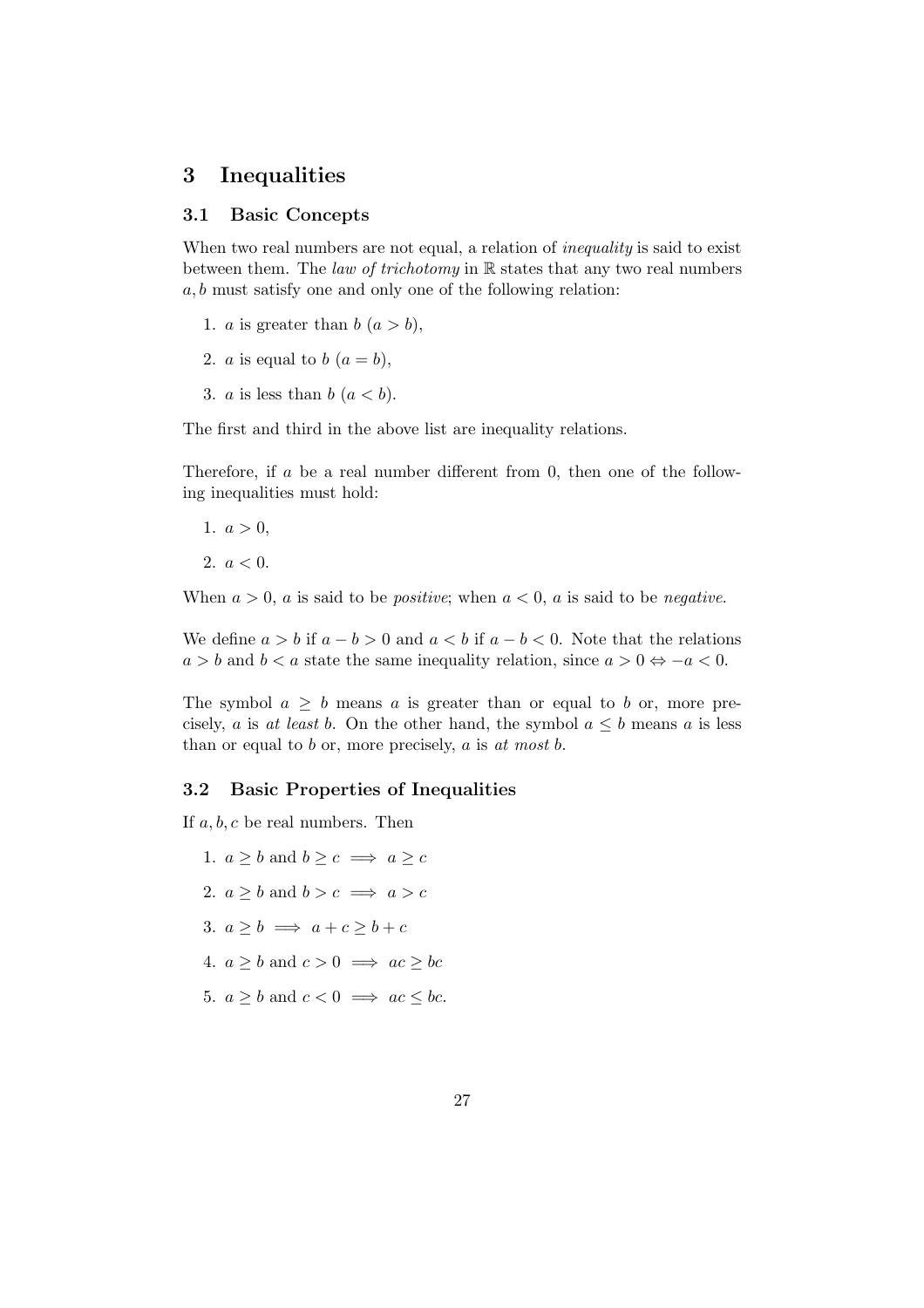**Theorem C.1:** If  $a_1, a_2, \ldots, a_n$ ;  $b_1, b_2, \ldots, b_n$  be all real numbers such that  $a_i > b_i$  for  $i = 1, 2, \ldots, n$ , then

$$
a_1 + a_2 + \cdots + a_n > b_1 + b_2 + \cdots + b_n.
$$

**Theorem C.2:** If  $a_1, a_2, \ldots, a_n$ ;  $b_1, b_2, \ldots, b_n$  be all positive real numbers such that  $a_i > b_i$  for  $i = 1, 2, ..., n$ , then

$$
a_1a_2\ldots a_n > b_1b_2\ldots b_n.
$$

Note: The theorem does not hold if the numbers are not all positive. For example,  $3 > -2$  and  $4 > -9$  but  $3.4 < (-2).(-9)$ .

**Theorem C.3:** If a,b be positive real numbers with  $a > b$ , and n be a positive integer, then  $a^n > b^n$ .

Note: If  $a, b$  are real numbers and  $a > b$ , and n is a positive integer, it does not necessarily follow that  $a^n > b^n$ . For example,  $2 > -3$  implies  $(2)^{2} < (-3)^{2}$ , but  $2 > -1$  implies  $(2)^{2} > (-1)^{2}$ .

**Theorem C.4:** If a,b be positive real numbers with  $a > b$ , and n be a negative integer, then  $a^n < b^n$ .

**Theorem C.5:** If a,b be positive real numbers with  $a > b$ , and n be a rational number, then  $a^n \geqslant b^n$  according as  $n \geqslant 0$ .

#### <span id="page-27-0"></span>3.3 The Cauchy-Schwarz Inequality

If  $a_1, a_2, \ldots, a_n; b_1, b_2, \ldots, b_n$  be all real numbers, then

$$
(a_1b_1 + a_2b_2 + \dots + a_nb_n)^2 \leq (a_1^2 + a_2^2 + \dots + a_n^2)(b_1^2 + b_2^2 + \dots + b_n^2),
$$

or in much compact form as

$$
\left(\sum_{k=1}^n a_k b_k\right)^2 \le \left(\sum_{k=1}^n a_k^2\right) \left(\sum_{k=1}^n b_k^2\right).
$$

The equality occurs when either

(i)  $a_i = 0$  for  $i = 1, 2, ..., n$  or  $a_i = 0$  for  $i = 1, 2, ..., n$  or both  $a_i = 0$  and  $b_i = 0$  for  $i = 1, 2, ..., n$ , or (ii)  $\frac{a_1}{b_1} = \frac{a_2}{b_2}$  $\frac{a_2}{b_2} = \cdots = \frac{a_n}{b_n}$  $\frac{a_n}{b_n}$ .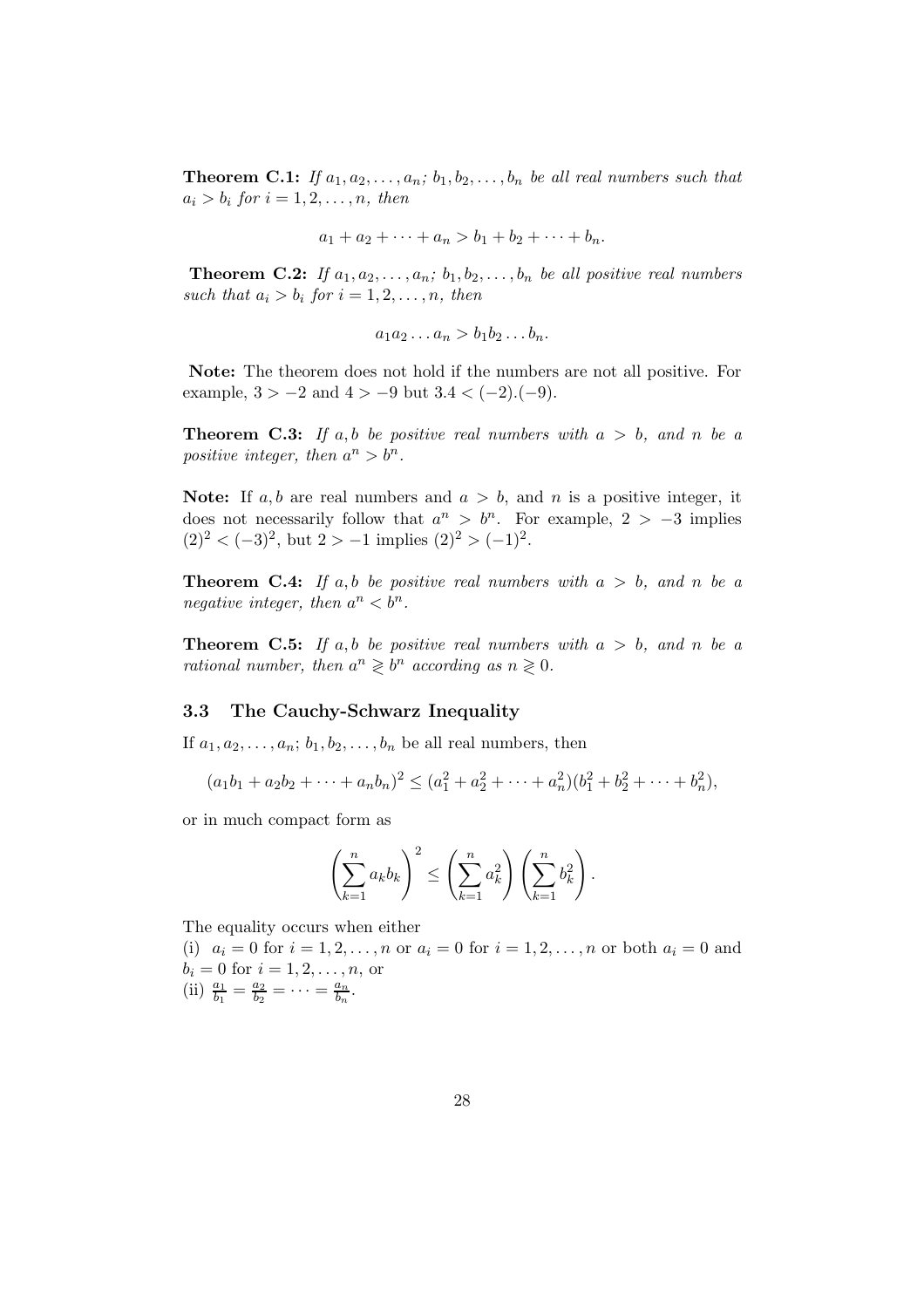#### <span id="page-28-0"></span>3.4 Arithmetic, Geometric, and Harmonic Means

Let  $a_1, a_2, \ldots, a_n$  be *n* positive real numbers. The arithmetic mean (A.M.) of the numbers is defined by

$$
A.M. = \frac{a_1 + a_2 + \dots + a_n}{n}
$$

.

The geometric mean (G.M.) of the numbers is defined by

$$
G.M. = \sqrt[n]{a_1 a_2 \dots a_n}.
$$

The harmonic mean (H.M.) of the numbers is defined by

H.M. = 
$$
\frac{n}{\frac{1}{a_1} + \frac{1}{a_2} + \cdots + \frac{1}{a_n}}.
$$

Let  $p_1, p_2, \ldots, p_n$  be n positive rational numbers.

The weighted arithmetic mean of  $a_1, a_2, \ldots, a_n$ , with associated weights  $p_1, p_2, \ldots, p_n$ respectively, is defined by

$$
A(a,p) = \frac{p_1a_1 + p_2a_2 + \dots + p_na_n}{p_1 + p_2 + \dots + p_n}.
$$

The weighted geometric mean of  $a_1, a_2, \ldots, a_n$ , with associated weights  $p_1, p_2, \ldots, p_n$ respectively, is defined by

$$
G(a,p) = (a_1^{p_1} a_2^{p_2} \dots a_n^{p_n})^{\frac{1}{p_1+p_2+\dots+p_n}}.
$$

The weighted harmonic mean of  $a_1, a_2, \ldots, a_n$ , with associated weights  $p_1, p_2, \ldots, p_n$ respectively, is defined by

$$
H(a,p) = \frac{p_1 + p_2 + \dots + p_n}{\frac{p_1}{a_1} + \frac{p_2}{a_2} + \dots + \frac{p_n}{a_n}}.
$$

**Theorem C.6:** If  $a_1, a_2, \ldots, a_n$  be n positive real numbers, then

$$
A.M. \geq G.M. \geq H.M.
$$

The equality occurs when  $a_1 = a_2 = \cdots = a_n$ .

**Theorem C.7:** If  $a_1, a_2, \ldots, a_n$  be n positive real numbers and  $p_1, p_2, \ldots, p_n$ be n positive rational numbers, then

$$
A(a,p) \ge G(a,p) \ge H(a,p).
$$

The equality occurs when  $a_1 = a_2 = \cdots = a_n$ .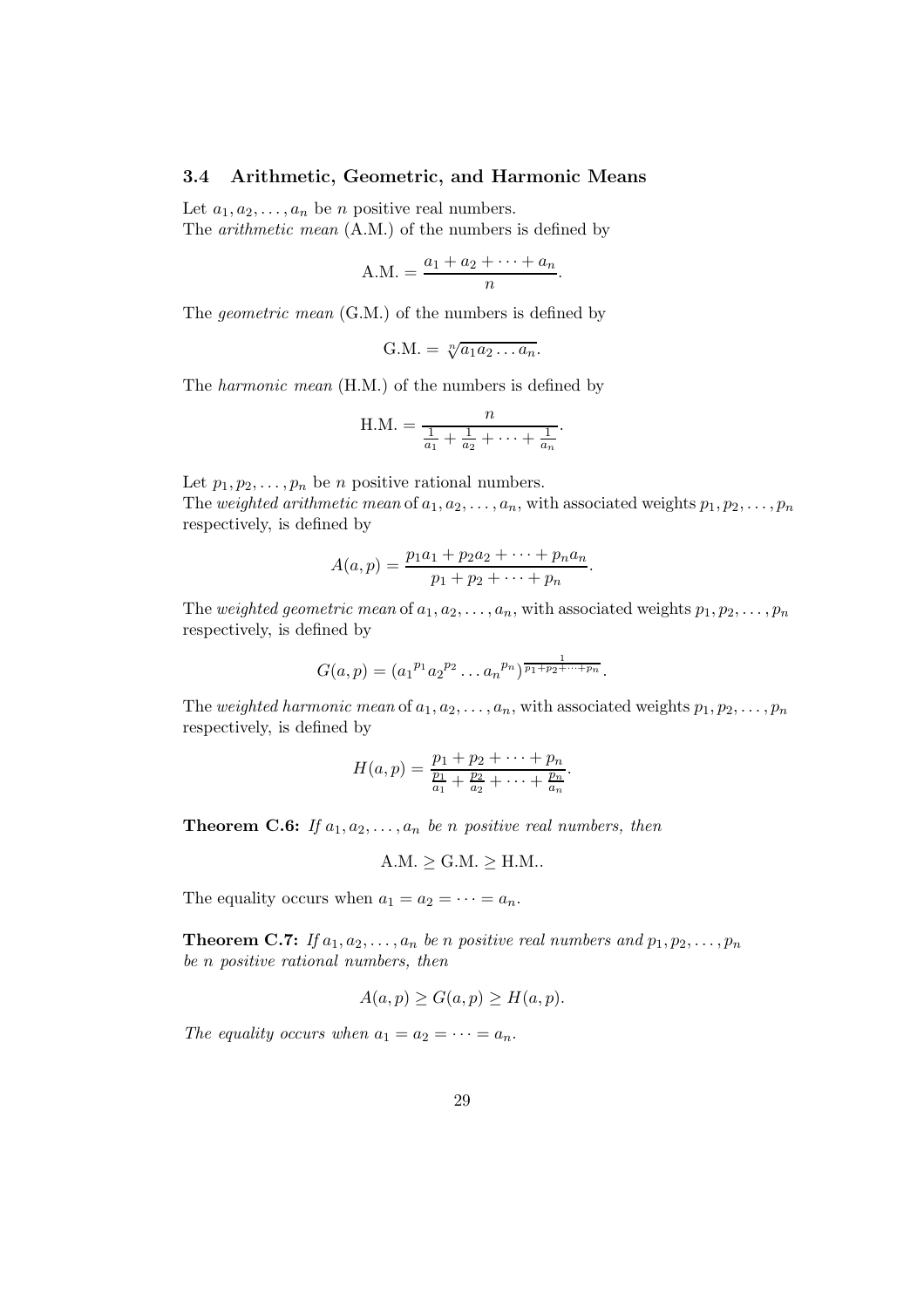**Theorem C.8:** If a be a positive real number, not equal to 1, and m be a rational number, then

$$
a^m - 1 > \text{ or } < m(a-1)
$$

according as m does not or does lie between 0 and 1.

Corollary C.8.1: Let  $x > -1$ , but not equal to 0 and m be a rational number. Then

$$
(1+x)^m > or < 1+mx
$$

according as m does not or does lie between 0 and 1.

**Corollary C.8.2:** Let  $x < 1$ , but not equal to 0 and m be a rational number. Then

$$
(1-x)^m > \text{ or } < 1 - mx
$$

according as m does not or does lie between 0 and 1.

Corollary C.8.3: Let a and b be unequal positive numbers and m be a rational number. Then

$$
ma^{m-1}(a-b) > or < a^m - b^m > or < mb^{m-1}(a-b)
$$

according as m does not or does lie between 0 and 1.

**Theorem C.9:** If  $a_1, a_2, \ldots, a_n$  be n positive real numbers, not all equal, and m be a rational number, then

$$
\frac{a_1^m + a_2^m + \dots + a_n^m}{n} > \text{ or } < \left(\frac{a_1 + a_2 + \dots + a_n}{n}\right)^m
$$

according as m does not or does lie between 0 and 1. The equality occurs when  $a_1 = a_2 = \cdots = a_n$ .

**Theorem C.10:** If  $a_1, a_2, \ldots, a_n$  be n positive real numbers, not all equal,  $p_1, p_2, \ldots, p_n$  be positive real numbers and m be a rational number, then

$$
\frac{p_1a_1^m + p_2a_2^m + \dots + p_na_n^m}{p_1 + p_2 + \dots + p_n} > or < \left(\frac{p_1a_1 + p_2a_2 + \dots + p_na_n}{p_1 + p_2 + \dots + p_n}\right)^m
$$

according as m does not or does lie between 0 and 1. The equality occurs when  $a_1 = a_2 = \cdots = a_n$ .

Corollary C.10.1: If  $a_1, a_2, \ldots, a_n$  be n positive real numbers, not all equal,  $q_1, q_2, \ldots, q_n$  be positive real numbers and m be a rational number, then

$$
q_1a_1^m + q_2a_2^m + \dots + q_na_n^m > \text{ or } \left( q_1a_1 + q_2a_2 + \dots + q_na_n \right)^m
$$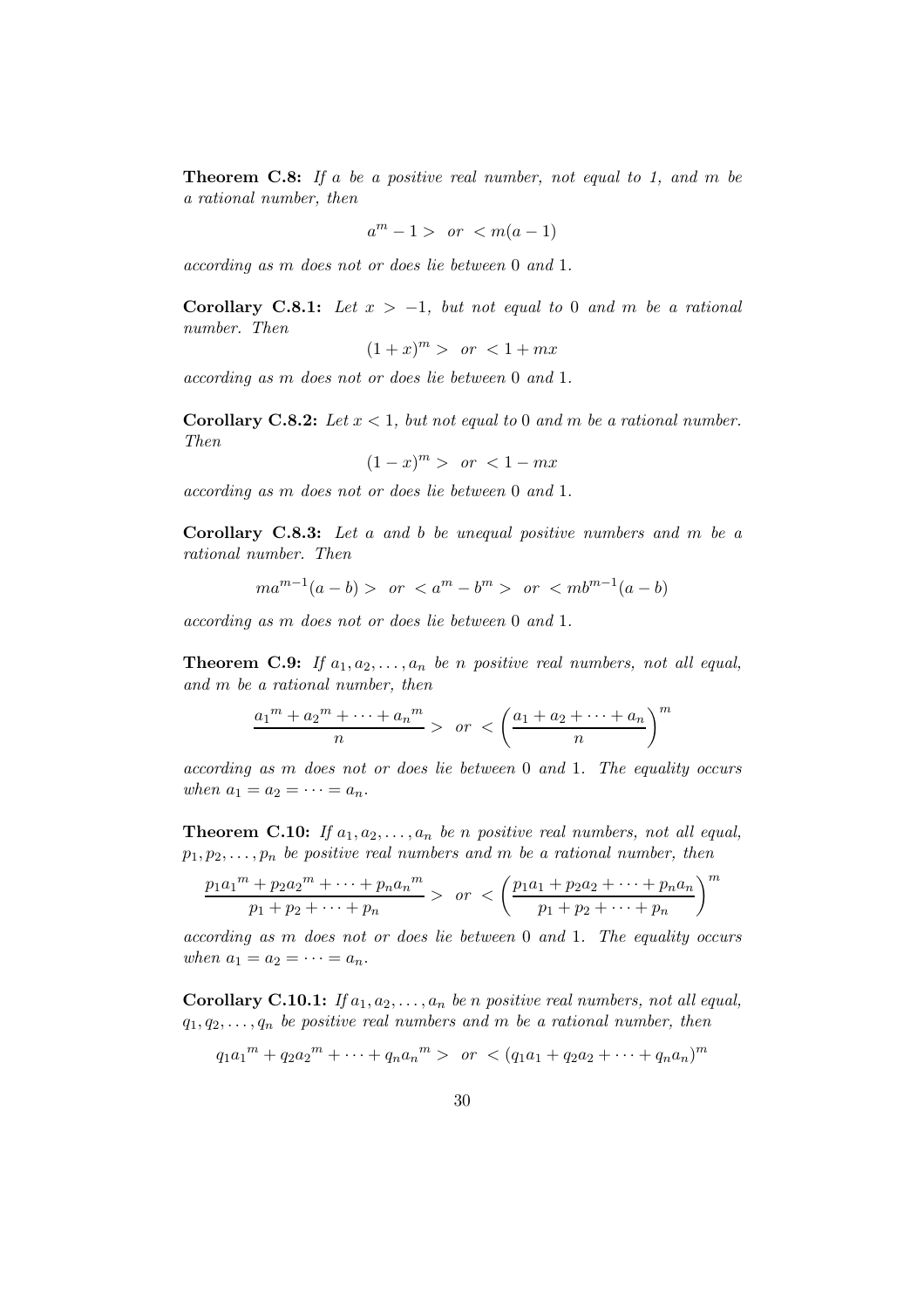according as m does not or does lie between 0 and 1. The equality occurs when  $a_1 = a_2 = \cdots = a_n$ .

#### <span id="page-30-0"></span>3.5 Applications to Problems of Maxima and Minima

1. Let  $x_1, x_2, \ldots, x_n$  be n positive real numbers such that their sum  $x_1 +$  $x_2 + \cdots + x_n = k$ , a constant. Then by **Theorem C.6**,

$$
\left(\frac{k}{n}\right)^n \ge x_1x_2\ldots x_n.
$$

Therefore, the maximum value of  $x_1x_2...x_n$  occurs when  $x_1 = x_2 =$  $\cdots = x_n = \frac{k}{n}$  $\frac{k}{n}$  and the maximum value is  $\left(\frac{k}{n}\right)$  $\frac{k}{n}$  $\int_{0}^{\infty}$ 

2. Let  $x_1, x_2, \ldots, x_n$  be *n* positive real numbers such that their product  $x_1x_2...x_n = k$ , a constant. Then by **Theorem C.6**,

$$
\frac{x_1 + x_2 + \dots + x_n}{n} \ge k^{\frac{1}{n}}.
$$

Therefore, the *minimum* value of  $x_1x_2...x_n$  occurs when  $x_1 = x_2 =$  $\cdots = x_n = \frac{k}{n}$  $\frac{k}{n}$  and the maximum value is  $nk^{\frac{1}{n}}$ .

3. Let  $x_1, x_2, \ldots, x_n$  be n positive real numbers such that their sum  $x_1 +$  $x_2 + \cdots + x_n = k$ , a constant, and m be a rational number other than 0 and 1. Then by Theorem C.9,

$$
\frac{x_1^m + x_2^m + \dots + x_n^m}{n} \ge \left(\frac{k}{n}\right)^m \text{ when } m > 1 \text{ or } m < 0;
$$
  

$$
\frac{x_1^m + x_2^m + \dots + x_n^m}{n} \le \left(\frac{k}{n}\right)^m \text{ when } 0 < m < 1.
$$

Therefore, when  $m > 1$  or  $m < 0$ , the minimum value of  $x_1^m + x_2^m +$  $\cdots + x_n^m$  occurs when  $x_1 = x_2 = \cdots = x_n = \frac{k}{n}$  and the minimum n value is  $n\left(\frac{k}{n}\right)$  $\frac{k}{n}$ <sup>m</sup>. On the other hand, When  $0 < m < 1$ , the maximum value of  $x_1^m + x_2^m + \cdots + x_n^m$  occurs when  $x_1 = x_2 = \cdots = x_n = \frac{k}{n}$ and the maximum value is  $n\left(\frac{k}{n}\right)$  $\frac{k}{n}\big)^m$ .

4. Let  $x_1, x_2, \ldots, x_n$  be *n* positive real numbers such that  $x_1^m + x_2^m +$  $\cdots + x_n^m = k$ , a constant, and m be a rational number other than 0 and 1. Then by Theorem C.9,

$$
\frac{k}{n} \ge \left(\frac{x_1 + x_2 + \dots + x_n}{n}\right)^m \text{ when } m > 1 \text{ or } m < 0;
$$
\n
$$
\frac{k}{n} \le \left(\frac{x_1 + x_2 + \dots + x_n}{n}\right)^m \text{ when } 0 < m < 1.
$$